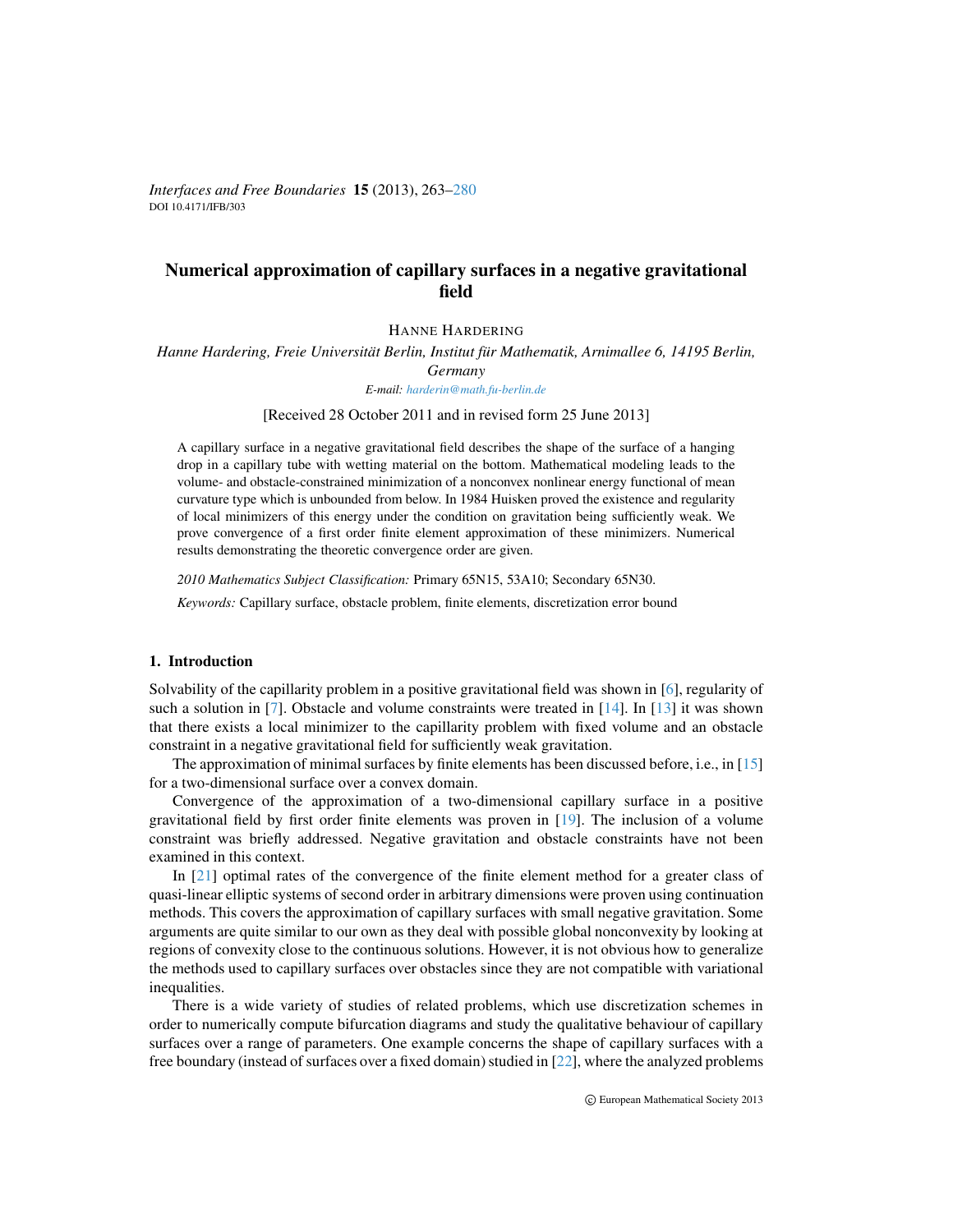are reduced to ordinary differential equations by looking at solutions over a one-dimensional domain or axisymmetric solutions over a two-dimensional domain. Another example is the shape of liquid bridges, i.e., graphs over a 2-dimensional cylinder in an arbitrary gravitational field, studied in [\[18\]](#page-17-9). Unfortunately, in many such studies rigorously proven discretization error estimates are still missing.

In this work we will consider  $n$ -dimensional capillary surfaces of fixed volume over an obstacle in negative gravitation. We will show existence of constrained minimizers of a first order finite element discretization of the energy functional as well as convergence of the discrete to the continuous solution. For  $n = 2$  we show that the constrained minimizers are indeed local solutions to the discrete problem.

Our method of proof provides the optimal order of approximation although the problem has global properties usually considered problematic, such as nonlinearity and nonconvexity. This is possible because we are only interested in the behavior of discrete solutions locally, i.e., near the continuous ones. We are using a concept of locality specific to the field of partial differential equations. By using Poincaré's inequality, we will exploit the higher order of the nonlinearity to establish regions of convexity for the problem where we can find unique minimizers. Modifications of the convergence proof of  $[19]$  will show that these minimizers in the restricted regions converge to the continuous solution. Using the boundedness of the continuous solution established in [\[13\]](#page-17-4) we then show for  $n = 2$  that we can thus obtain a discrete solution which lies in the interior of a region of convexity and therefore is a local minimizer of the energy functional. The convergence result then implies that this discrete solution converges to the continuous one in the  $W^{1,2}$ -norm with linear dependence on the mesh size.

After a mathematical description of the problem we will give a short overview of previous results leading to the work of this paper. In the following main part we show existence of solutions to a finite element discretization of the capillarity problem in a negative gravitational field as well as a convergence result. We will conclude this paper by giving some numerical results illustrating the theoretic convergence order.

#### 2. The continuous problem

A capillary surface is a surface of prescribed mean curvature with Neumann boundary conditions. The name is derived from the typical example of the surface of a liquid rising in a capillary tube.

The principle of energy minimization states that the surface will be in a state of minimal potential energy. In order to obtain a mathematical expression for the energy we assume that the surface  $S$  of the liquid can be expressed as the graph of a function  $u : \Omega \to \mathbb{R}$  over the cross section  $\Omega \subseteq \mathbb{R}^n$ of the tube, where  $\Omega$  is a connected and bounded domain. This parametrization of the surface  $S = \text{graph}(u)$  induces a metric g on S defined by

$$
g_{ij}(x) = \delta_{ij} + D_i u(x) D_j u(x),
$$

where

$$
D_k u = \frac{\partial u}{\partial x^k}, \quad k = 1, \dots, n,
$$

and  $\delta_{ij}$  denotes the Kronecker symbol.

<span id="page-1-0"></span>The shape of the surface is then given by a minimizer of the energy functional, i.e., the capillarity problem reads

$$
u \in K: J(u) \leqslant J(v), \quad \forall v \in K,
$$
\n<sup>(1)</sup>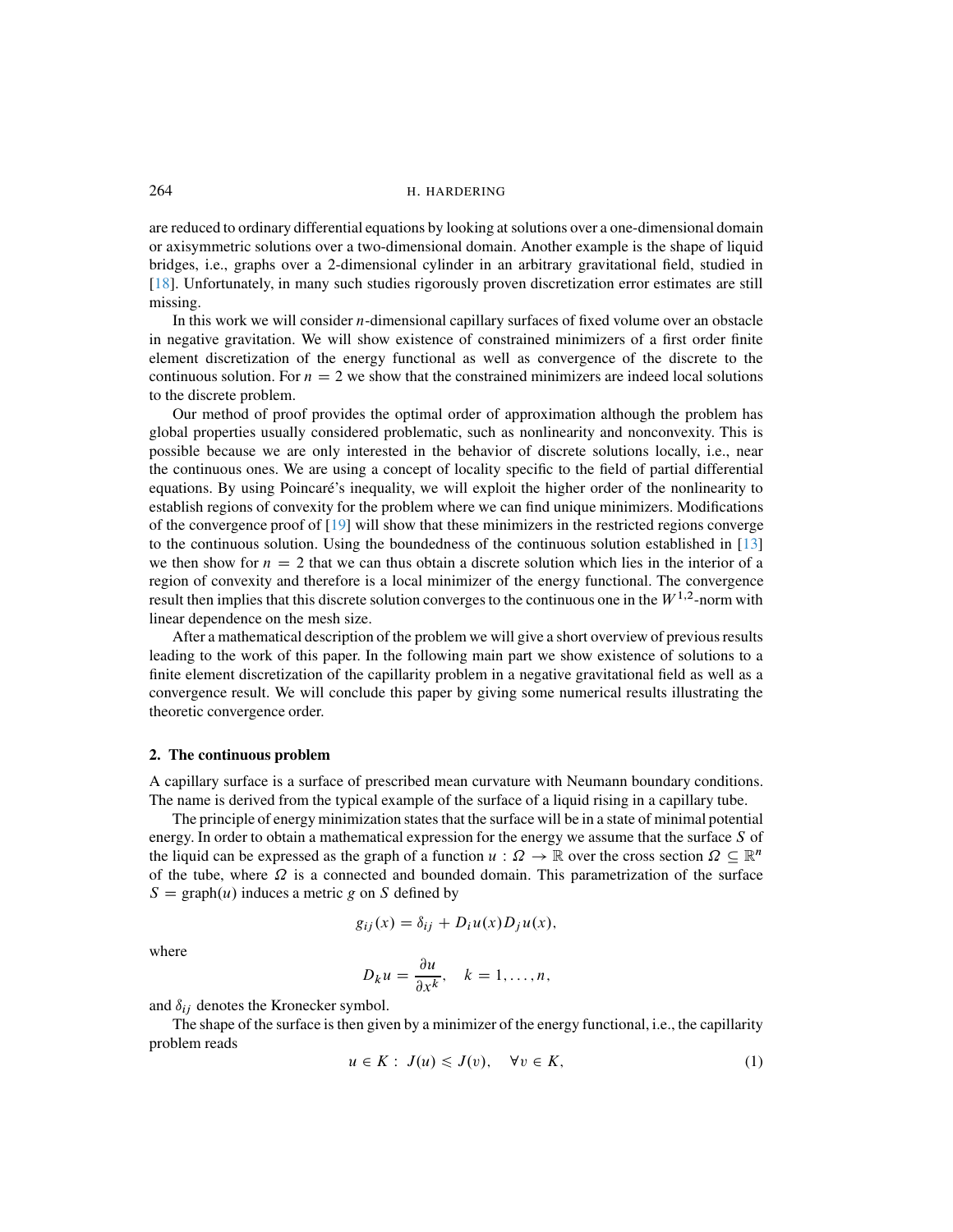where  $K$  is a suitable function set and  $J$  is given by

$$
J(v) = \int_{\Omega} \sqrt{1+|Dv|^2} dx + \int_{\Omega} \int_0^{v(x)} H(x,t) dt dx + \int_{\partial \Omega} \beta v d\mathcal{H}_{n-1}.
$$
 (2)

Here the first term models the cohesive energy as proportional to the area of the surface. The second term describes the gravitational energy, where  $H \in C^{0,1}(\mathbb{R}^n \times \mathbb{R})$  describes the gravitational potential. The third term is related to the adhesive energy at the boundary of the capillary tube.

The Euler–Lagrange equation corresponding to [\(1\)](#page-1-0) has the form

<span id="page-2-2"></span><span id="page-2-0"></span>
$$
Au + H(x, u) = 0, \quad \text{in } \Omega \tag{3}
$$

$$
-\sum_{i=1}^{n} a^{i} (Du) \mu_{i} = \beta, \text{ on } \partial \Omega,
$$
\n(4)

where  $a^i(Du) = \frac{D_i u}{\sqrt{1+|D|}}$  $\frac{D_i u}{1+|Du|^2}$  and  $\mu$  denotes the outer normal to  $\partial \Omega$ . Note that

$$
Au = -\sum_{i=1}^{n} D_i (a^i (Du))
$$

is an expression for the mean curvature of  $S$ , and that the left hand side of the boundary condition [\(4\)](#page-2-0) gives the cosine of the contact angle.

Following the work of Huisken [\[13\]](#page-17-4) we are concerned with the capillarity problem over an obstacle in a gravitational field. For modeling we consider the surface of a liquid of fixed volume  $V$ in a capillary tube. We assume that the bottom of the tube can be represented by an obstacle function  $\psi$  and is of a material which is perfectly wetting, i.e., it is completely covered by a thin film of the liquid and thus does not add to the energy functional. This situation is depicted on the left hand side of Figure [1.](#page-3-0) We may also consider the liquid being in an upside down capillary tube. This is depicted on the right hand side of Figure [1.](#page-3-0) In the latter case we will then reverse the coordinate system so that we are again in the setting of a capillary surface over an obstacle.

The capillarity problem is given by [\(1\)](#page-1-0) with

$$
K = W^{1,\infty}(\Omega) \cap \{v \ge \psi\} \cap \left\{\int_{\Omega} (v - \psi) \, dx = V\right\},\tag{5}
$$

and a gravitational potential of the form

<span id="page-2-3"></span><span id="page-2-1"></span>
$$
H(x,t) = -\kappa \ t,\tag{6}
$$

where  $-\kappa > 0$  in the case of a "sitting" liquid, and  $-\kappa < 0$  in the case of a "hanging" liquid. The focus of this work is the setting in negative gravitation, i.e.  $-\kappa < 0$ . Note that in [\[13\]](#page-17-4) Huisken considered a more general gravitational potential of the form  $H(x,t) = -\kappa t + \tilde{H}(x,t)$  with  $\frac{\partial \tilde{H}}{\partial t} > 0$ . The above approximation [\(6\)](#page-2-1) of the gravitational field as constant is possible in many physically important cases like gravity on Earth. Generalizations of our method to other applications like centrifuges should be possible (using suitable cut-offs) but rather technical.

We assume furthermore  $\beta \in C^{0,1}(\partial \Omega)$  with

<span id="page-2-4"></span>
$$
|\beta| \leq 1 - a, \quad a > 0 \tag{7}
$$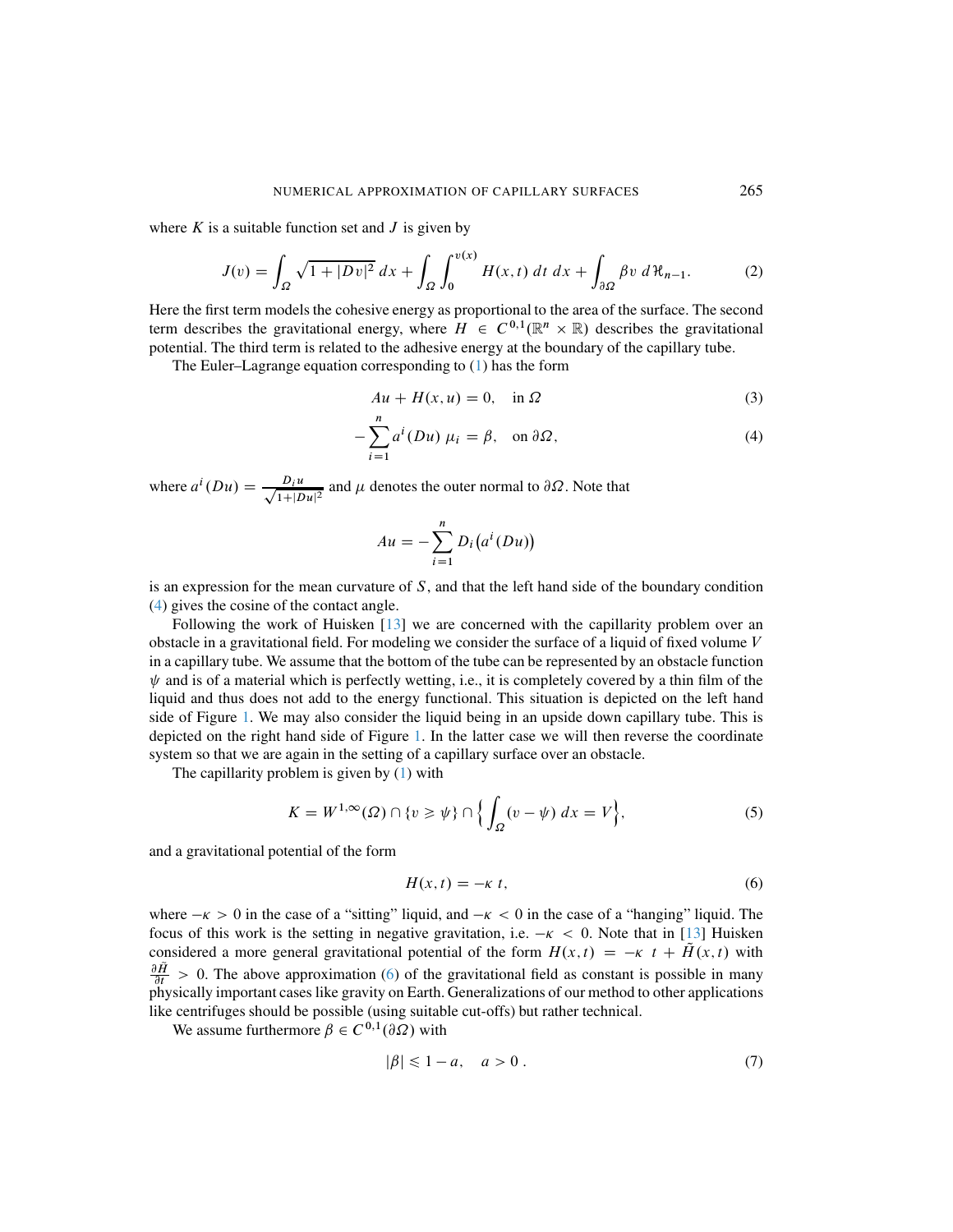266 H. HARDERING



<span id="page-3-0"></span>FIG. 1. Liquid in a capillary tube

To motivate the last condition, note that  $\beta \geq 1$  means that the liquid will be in a state of lesser energy if it pulls back from the tube (lotus effect), and  $\beta \le -1$  means that the material of the tube is perfectly wetting (just as the obstacles considered in this work). Our model will not account for such situations.

Because of the negative quadratic term the energy functional  $J$  defined by [\(2\)](#page-2-2) with [\(6\)](#page-2-1) may be neither convex nor bounded from below. This can be easily seen in the following example.

EXAMPLE Assume  $\psi \equiv 0$  and  $V = 1$ . Consider the mollifier functions

$$
\eta_{\epsilon} := \frac{1}{\epsilon^n} \eta\left(\frac{x}{\epsilon}\right)
$$

for  $\epsilon > 0$  on the unit ball  $\Omega = B_1(0) \subset \mathbb{R}^n$  for  $n \ge 2$  (cf. [\[4\]](#page-17-10)). The standard mollifier  $\eta$  is defined by

$$
\eta(x) := C \exp\left(\frac{1}{|x|^2 - 1}\right),\,
$$

where the constant  $C > 0$  is chosen such that  $\int_{\Omega} \eta \, dx = 1$ . Hence,  $\eta_{\epsilon} \in K$ , where K is defined by [\(5\)](#page-2-3), and  $J(\eta_{\epsilon}) \rightarrow -\infty$  as  $\epsilon \rightarrow 0$ .

Thus, we cannot generally expect the minimization problem [\(1\)](#page-1-0) to have global minimizers. Nevertheless, we can study local minimizers which are solutions to the corresponding variational inequality

<span id="page-3-1"></span>
$$
\int_{\Omega} \frac{Du \cdot D(v - u)}{\sqrt{1 + |Du|^2}} dx - \kappa \int_{\Omega} u \ (v - u) \ dx + \int_{\partial \Omega} \beta \ (v - u) \ d\mathcal{H}_{n-1} \ge 0, \quad \forall v \in K. \tag{8}
$$

Even in the context of positive gravitational fields, i.e.,  $\frac{\partial H}{\partial t} > 0$ , we cannot expect the existence of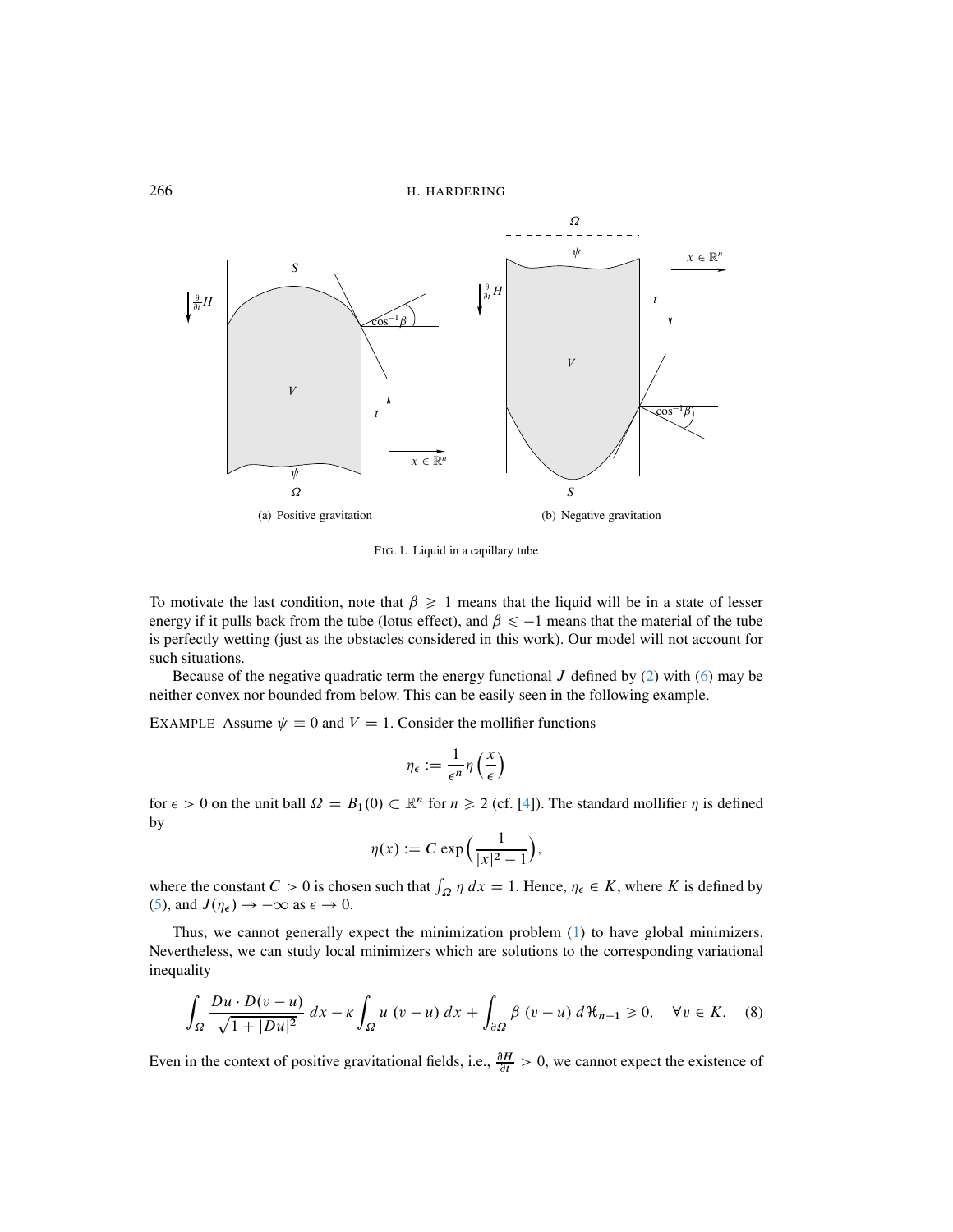a bounded capillary surfaces if  $\partial\Omega$  has vertices (cf. [\[5\]](#page-17-11)). Thus, we will assume that  $\partial\Omega$  is of class  $C^{2,\alpha}$ .

Various results on the well-posedness of capillarity problems can be found in the literature. Relying solely on  $BV$ -techniques Gerhardt proved in [\[6\]](#page-17-1) existence and uniqueness of solutions to [\(1\)](#page-1-0) without a volume or obstacle constraint in a positive gravitational field, i.e., under the assumption  $\frac{\partial H}{\partial t} > 0$ . Using a different approach, he showed the following global regularity result in [\[7\]](#page-17-2).

<span id="page-4-0"></span>THEOREM 2.1 Let  $\partial \Omega \in C^{2,\alpha}$ ,  $H, \beta \in C^{1,\alpha}$  and  $\frac{\partial H}{\partial t} > 0$ . The capillarity problem [\(1\)](#page-1-0) has a unique solution  $u \in C^{2,\vartheta}(\Omega)$ , where  $\vartheta, 0 < \vartheta < 1$ , is determined by  $H, \beta$ , and  $\Omega$ .

The proof relies on a rather technical a priori estimate for the gradient (cf. [\[14,](#page-17-3) Section 2]). The proof itself is done by a method of continuity and uses standard theory of uniformly elliptic differential equations (cf.  $[17]$ ,  $[8]$ , Thm. 17.30]).

Relying on Theorem [2.1](#page-4-0) Huisken extended the theory to the capillarity problem with an obstacle constraint in a positive gravitational field  $[14]$ , and to the capillarity problem in a negative gravitational field [\[13\]](#page-17-4). For the latter case he showed that for sufficiently weak gravity, i.e., sufficiently small  $\kappa > 0$ , the variational inequality [\(8\)](#page-3-1) admits a solution.

<span id="page-4-1"></span>THEOREM 2.2 Let  $\partial \Omega$  be of the class  $C^{2,\alpha}, \psi \in C^2(\overline{\Omega})$  and H;  $\beta \in C^{1,\alpha}$  with the properties [\(6\)](#page-2-1) and [\(7\)](#page-2-4). There exists a  $\kappa_0$  such that for  $0 < \kappa < \kappa_0$  the following applies:

1. The capillarity problem in a negative gravitational field [\(8\)](#page-3-1) admits a solution

$$
u \in W^{1,\infty}(\Omega) \cap W^{2,2}(\Omega) \cap W^{2,\infty}_{loc}(\Omega)
$$

with continuous tangential derivatives at the boundary.

- 2. If  $n = 2$  then  $u \in C^1(\overline{\Omega})$ .
- 3. If we assume that  $\partial \Omega$  is of class  $C^{3,\alpha}, \beta \in C^{1,1}(\partial \Omega)$ , and  $\psi$  satisfies

$$
-\frac{D^i\psi}{\sqrt{1+|D\psi|^2}}\ \mu_i \ge \beta, \quad \text{on } \partial\Omega
$$

then

$$
u\in W^{2,\infty}(\Omega).
$$

4. For  $\kappa$  small enough the solution u is is unique in the class of functions satisfying  $||u||_{C^1(\Omega)} \leq M$ .

#### 3. Discretization

In order to give a numerical approximation of capillary surfaces we will employ a first order finite element method which is also used by Mittelmann for the case of positive gravitational fields [\[19\]](#page-17-6). We will extend his results to the case of a negative gravitational field, where  $J$  is non-convex.

For each  $h, 0 < h < h_0$ , let  $\Omega_h = \bigcup_{j=1}^{L(h)} T_j$  be a finite collection of *n*-simplices with disjoint interiors such that each face of a simplex is either the face of another simplex or has its vertices on  $\partial\Omega$ . We assume the triangulation to be shape regular in the sense that each simplex is contained in a ball of radius h and contains a ball of radius  $\gamma h$  for a fixed  $0 < \gamma < 1$ . Since in general  $\Omega_h \not\subset \Omega$ we assume that any solution u of the capillarity problem [\(8\)](#page-3-1) may be extended to a domain  $\tilde{Q} \subset \mathbb{R}^n$ with  $\overline{\Omega} \subset \overline{\Omega}$  and  $\Omega_h \subset \overline{\Omega}$ , such that the extension is of the same class as u, coincides with u in  $\Omega$ , and the extension operator is continuous. Existence of such an operator was shown in [\[20,](#page-17-14) Ch. 2]. For simplicity the extension will again be denoted by  $u$ .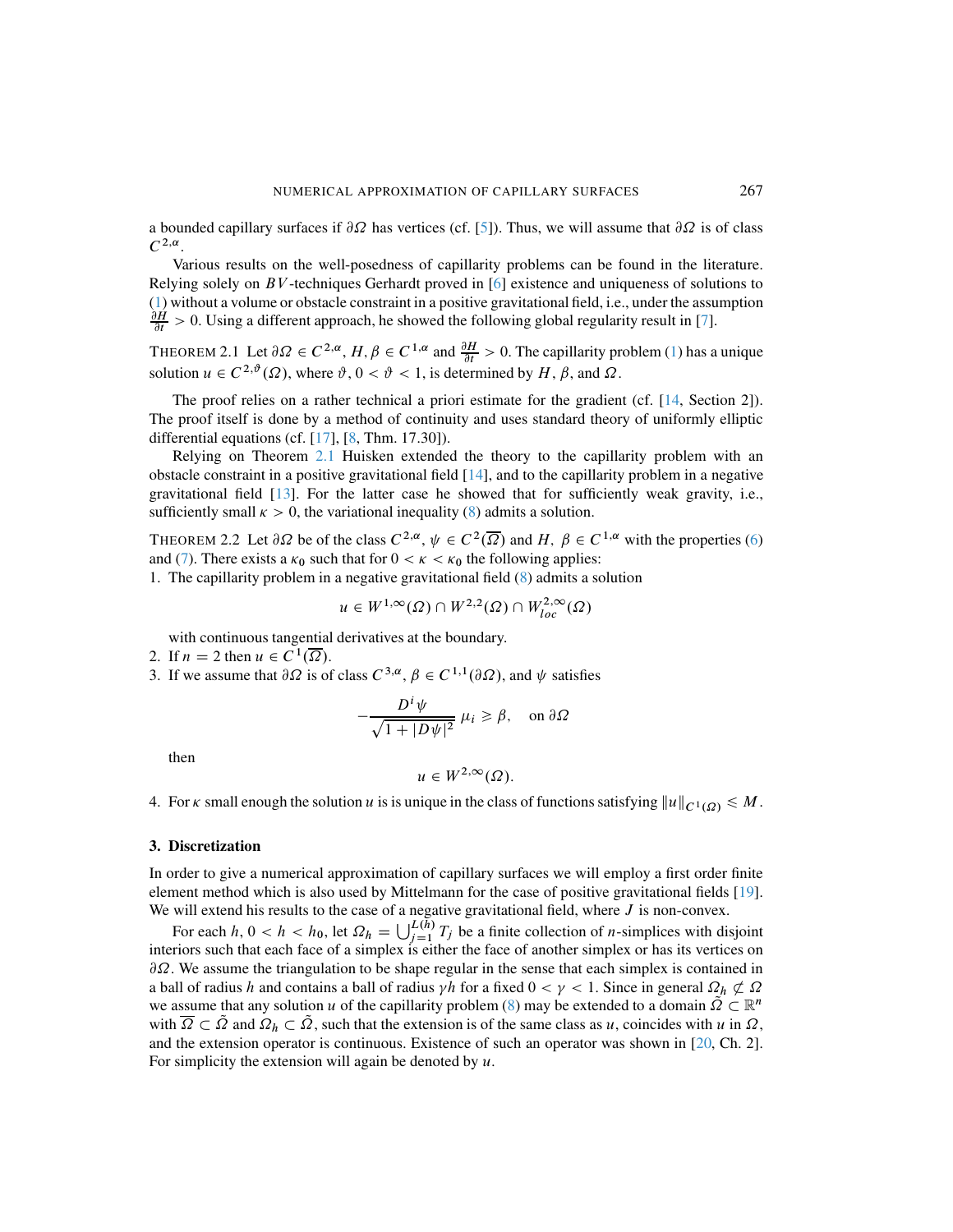Let  $S_h$  denote the space of linear finite elements on  $\Omega$ , i.e.,

 $S_h = \{v \in C(\Omega) : v|_{T_j} \text{ is linear}, j = 1, ..., L(h) \text{, and piecewise linearly extended outside } \Omega_h \}.$ 

The finite element space  $S_h$  is spanned by the nodal basis

$$
\Lambda_h := \{ \lambda_p \in S_h | p \in N_h \}, \quad \lambda_p(q) = \delta_{pq} \ \forall p, q \in N_h ,
$$

where  $N_h$  denotes the set of all vertices corresponding to the triangulation  $\Omega_h$ . For every continuous function  $v : \Omega \to \mathbb{R}$  we define its interpolation  $v_I \in S_h$  by

$$
v_I(x) := \sum_{p \in N_h} v(p) \lambda_p(x). \tag{9}
$$

;

For the interpolation error the following estimates hold [\[2\]](#page-16-0).

<span id="page-5-0"></span>THEOREM 3.1 Let h be sufficiently small, and  $u \in W^{k+1,p}(\Omega)$ ,  $k \geq 0, 1 \leq p \leq \infty$  with  $(k + 1)p > n$ . Then there exists a constant C<sub>1</sub> such that the linear interpolation error for  $m = 0, 1$ can be estimated by

$$
|u-u_I|_{m,p,\Omega_h} \leq C_1 \gamma^{-m} h^{k+1-m} |u|_{k+1,p,\Omega_h}.
$$

Here and below

$$
|v|_{k,p,\Omega} = \left(\sum_{|\alpha|=k} \int_{\Omega} |D^{\alpha}v|^p \, dx\right)^{\frac{1}{p}}
$$

$$
||v||_{k,p,\Omega} = \sum_{l \le k} |v|_{l,p,\Omega}
$$

denote the Sobolev (semi) norms for  $k \in \mathbb{N}$  and  $1 \leq p \leq \infty$  with the usual modification when  $p = \infty$ . If  $k = 0$  this index may be omitted.

In the following we will assume that the setting is such that Theorem [2.2](#page-4-1) (3) holds, i.e., that there exists a solution

$$
u\in W^{2,\infty}(\tilde{\varOmega})
$$

to [\(8\)](#page-3-1) where H is given by [\(6\)](#page-2-1) and K is defined by [\(5\)](#page-2-3). Note that Morrey's inequality (cf. e.g. [\[4\]](#page-17-10)) implies for  $p > n$  that

$$
W^{1,p}(\Omega) \subset C^{0,1-\frac{n}{p}}(\Omega).
$$

Therefore, interpolation is well defined for  $u \in W^{1,\infty}(\Omega)$ .

For  $n \geq 4$  we will especially need the higher regularity assumptions of Theorem [2.2](#page-4-1) (3) in order to employ Theorem [3.1](#page-5-0) to estimate the interpolation error by

$$
|u-u_I|_{0,2,\Omega_h}\leqslant C h^2,
$$

where the constant depends on  $|u|_{2,\infty,\tilde{\Omega}}$ .

REMARK 3.2 The case  $n \ge 3$  is often covered only implicitly in related works like [\[15\]](#page-17-5) and [\[19\]](#page-17-6). The restriction on the dimension in Theorem [3.1](#page-5-0) can be overcome by the stronger regularity assumption on the continuous solution. This generalization works similarly in [\[15\]](#page-17-5) and [\[19\]](#page-17-6).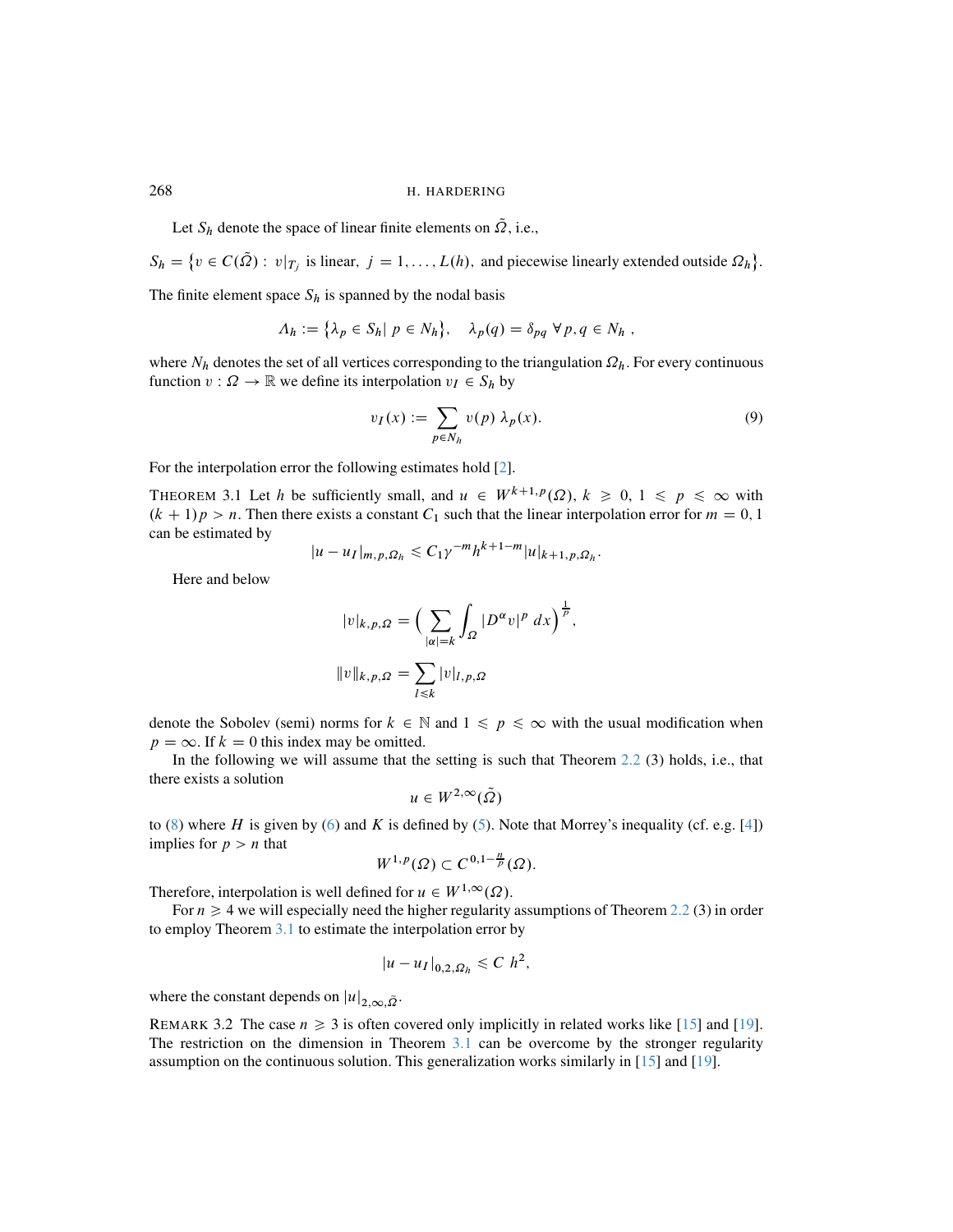Let  $\psi_I$  denote the linear interpolation of the obstacle function  $\psi$ . Let furthermore

$$
V^h := V - \int_{\Omega_h} \psi_I \, dx + \int_{\Omega} \psi \, dx
$$

denote the discrete prescribed volume. We approximate the function set  $K$  by

$$
K_h := S_h \cap \{v_h \ge \psi_I\} \cap \left\{\int_{\Omega_h} (v_h - \psi_I) \, dx = V^h\right\}.
$$
 (10)

The discrete energy functional is defined by

<span id="page-6-2"></span>
$$
J_h(v_h) := -\frac{\kappa}{2} a_h(v_h, v_h) - l_h(v_h) + \phi_h(v_h) , \qquad (11)
$$

with

$$
a_h(v_h, w_h) = \int_{\Omega_h} v_h w_h dx,
$$
  
\n
$$
l_h(v_h) = -\int_{\partial \Omega_h} \beta_I v_h ds_h,
$$
  
\n
$$
\phi_h(v_h) = \int_{\Omega_h} \sqrt{1 + |Dv_h|^2} dx,
$$

for  $v_h$ ,  $w_h \in K_h$ . The choice of the sign of  $\kappa$  depends on the direction of the gravitational force, i.e.,  $\kappa > 0$  for negative gravitation,  $\kappa < 0$  for positive gravitation. Note that we can view  $\partial \Omega_h$  as a triangulation of  $\partial \Omega$  and that  $\beta \in C^{0,1}(\partial \Omega)$  implies that the finite element interpolation  $\beta_I$  on the boundary is well-defined.

As in the continuous case, we cannot expect a solution to the global minimization problem

<span id="page-6-1"></span><span id="page-6-0"></span>
$$
u_h \in K_h: J_h(u_h) \le J_h(v_h) \quad \forall v_h \in K_h , \qquad (12)
$$

to exist for general  $\kappa > 0$  because of the non-convex term  $-\frac{\kappa}{2} \int_{\Omega_h} v_h^2 dx$ . We consider instead the corresponding variational inequality for critical points (we concentrate on local minima)

$$
\int_{\Omega_h} \frac{Du_h \cdot D(v_h - u_h)}{\sqrt{1 + |Du_h|^2}} dx - \kappa a_h(u_h, v_h - u_h) - l_h(v_h - u_h) \ge 0, \quad \forall v_h \in K_h. \tag{13}
$$

In the case of positive gravitation, i.e., for the problem [\(12\)](#page-6-0) with  $\kappa < 0$  and  $K_h = S_h$ , uniqueness and existence of solutions follow by the direct method of the calculus of variations (cf., e.g., [\[16\]](#page-17-15)). In  $[19]$  the following convergence result for the difference of the discrete solution  $u_h$  and the interpolation  $u_I$  of the continuous solution is proven.

<span id="page-6-3"></span>THEOREM 3.3 Let  $\Omega \subset \mathbb{R}^2$  be a bounded domain with  $\partial \Omega \in C^2$ . If the continuous problem [\(1\)](#page-1-0) without an obstacle bound and  $H(x, t) = \kappa t$  has a solution  $u \in W^{2,2}(\tilde{\Omega}) \cap W^{1,\infty}(\tilde{\Omega})$ , then

$$
||u_h - u_I||_{1,2,\Omega_h} \le C_2 h,\tag{14}
$$

for all  $0 < h < h_0$ ,  $h_0$  sufficiently small, where the constant  $C_2$  is independent of h.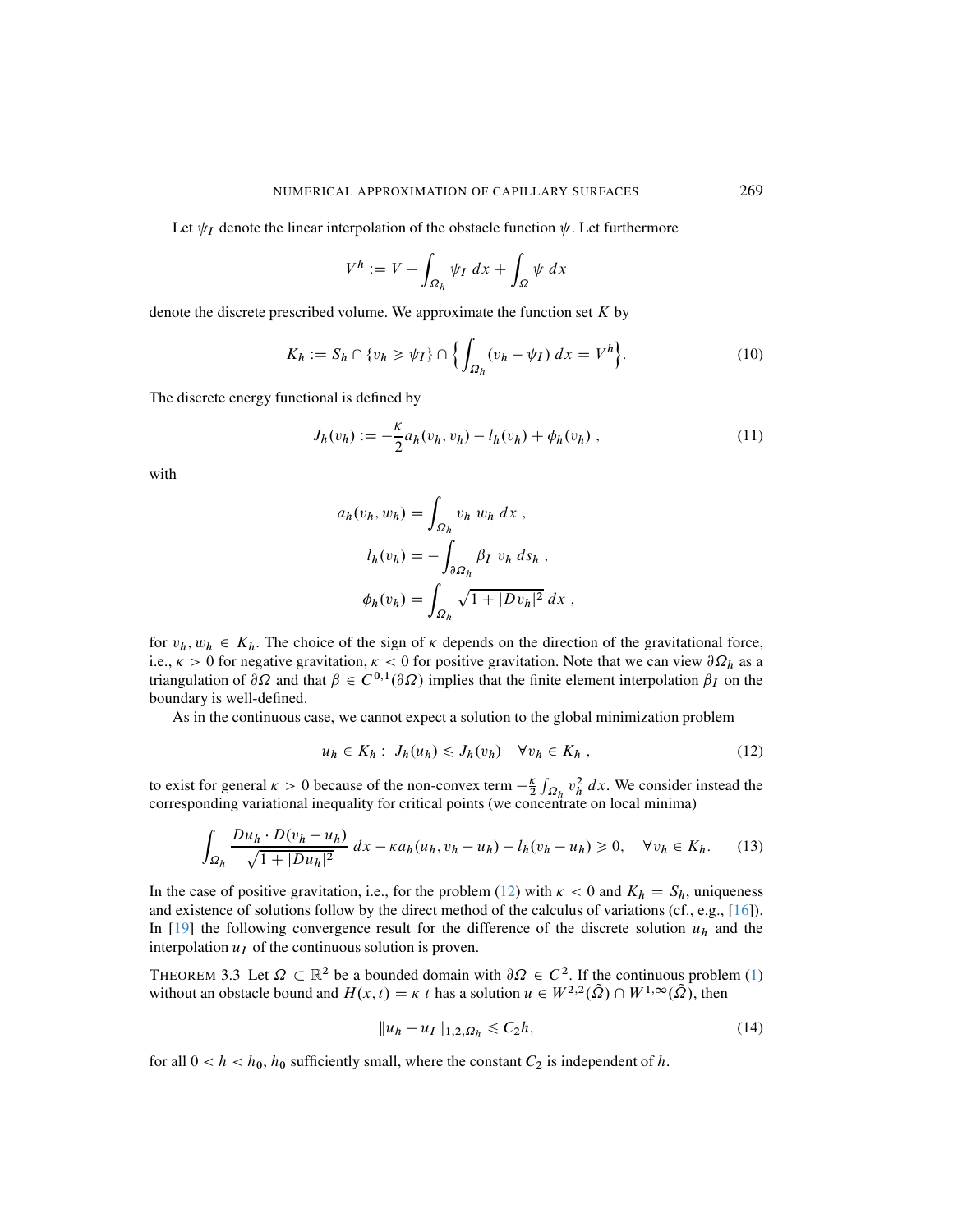In the following we will need two lemmas used also in [\[19\]](#page-17-6) to analyze the variational crimes due to the difference between  $\Omega$  and  $\Omega_h$  and their boundaries. We denote

$$
\omega := (\Omega - \Omega_h) \cup (\Omega_h - \Omega).
$$

<span id="page-7-0"></span>LEMMA 3.4 For sufficiently small h there exists a constant  $C_3 = C_3(\Omega)$  such that we may estimate for  $v_h \in S_h$ 

$$
||v_h||_{1,\omega} \leq C_3 h^2 ||v_h||_{1,1,\Omega_h}.
$$

<span id="page-7-1"></span>LEMMA 3.5 For sufficiently small h there exists a constant  $C_4 = C_4(\gamma)$  such that for any function  $v_h \in S_h$ 

<span id="page-7-2"></span>
$$
|v_h|_{1,1,\omega} \leq C_4 h |v_h|_{1,1,\Omega_h} . \tag{15}
$$

Furthermore, we can estimate

$$
|l(v_h) - l_h(v_h)| \leq C_5 h \|v_h\|_{1,1,\Omega_h} \tag{16}
$$

where  $C_5$  depends on  $\partial\Omega$ ,  $\|\beta\|_{1,\infty}$ , and  $\gamma$ .

*Proof.* The proofs of Lemma [3.4](#page-7-0) and the first part of Lemma [3.5](#page-7-1) rely on the fact that the distance of  $\partial\Omega$  and  $\partial\Omega_h$  is in  $O(h^2)$  and that  $Dv_h$  is piecewise constant. They can be found in [\[19\]](#page-17-6). The proof of the second part of Lemma  $3.5$  in [\[19\]](#page-17-6) does not directly transfer to arbitrary n and does not include a  $\beta$  which is not constant. However, we may salvage the proof by some minor changes.

Let  $\partial \Omega_h$  be parametrized over  $\partial \Omega$  by  $\bar{x} = x + \phi(x)v(x)$ . Then

$$
\left| l(v_h) - l_h(v_h) \right| \le \left| \int_{\partial \Omega} \left( \beta_I(\bar{x}) \mu_h(x) \big( v_h(x) - v_h(\bar{x}) \big) \right) + \left( \beta(x) - \beta_I(\bar{x}) \big) v_h(x) + \beta_I(\bar{x}) \left( 1 - \mu_h(x) \right) v_h(x) \, ds \right|,
$$

where  $\mu_h ds = ds_h$ . Note that  $\|\mu_h - 1\|_{\infty, \partial\Omega} \leq C h$  (cf. e.g. [\[3\]](#page-16-1)). Thus we may estimate

$$
\left| l(v_h) - l_h(v_h) \right| \leq C \int_{\omega} \left| Dv_h(x) \right| dx + C \ h \int_{\partial \Omega} \left| v_h(x) \right| ds
$$
  
 
$$
\leq C \ h \left\| v_h \right\|_{1,1,\tilde{\Omega}},
$$

where we estimated the second term by a lemma proven in  $[6]$ . Using  $(15)$  and Lemma [3.4](#page-7-0) the assertion follows.  $\Box$ 

#### 4. Discretization of capillary surfaces in a negative gravitational field

Our main result is the following:

<span id="page-7-3"></span>THEOREM 4.1 For  $n = 2$  there exists a  $\tilde{\kappa}$  depending on  $V, \beta, \Omega$ , and  $\psi$  such that for  $0 < \kappa < \tilde{\kappa}$  and for  $0 < h < h_0$  there exists a solution to the discrete capillarity problem in a negative gravitational field with an obstacle, i.e., a function  $u_h \in K_h$  satisfying [\(13\)](#page-6-1). Furthermore, the discretization error is bounded by

<span id="page-7-4"></span>
$$
||u_h - u||_{1,2,\Omega_h} \leq C \; h \; . \tag{17}
$$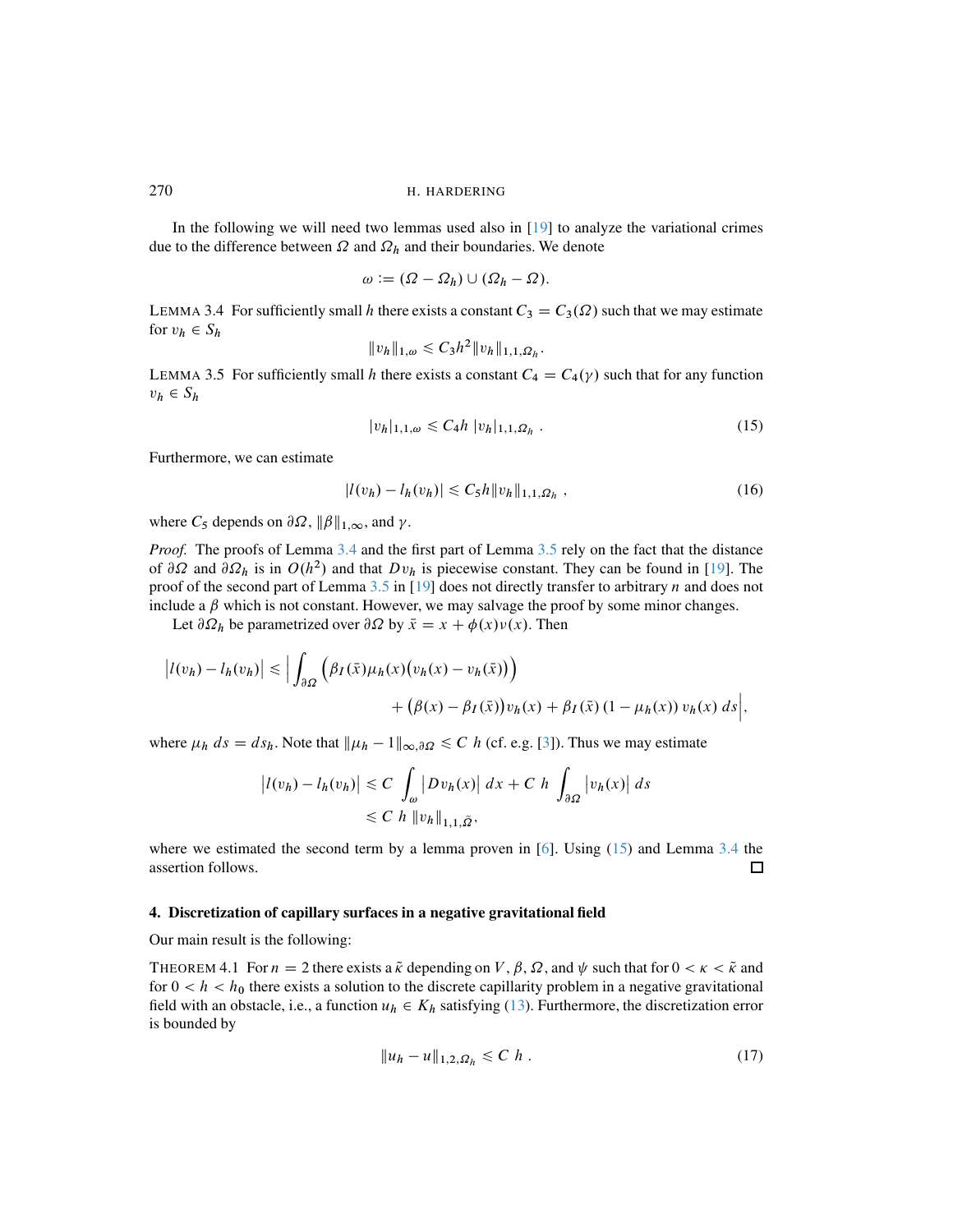The theorem will be proven in several steps. First we prove the existence of constrained minimizers. We then discuss the convergence of these to the continuous solution. The proof of Theorem [4.1](#page-7-3) is then given in Section [4.3.](#page-14-0)

Note that the restriction to  $n = 2$  is only necessary to show that the constrained minimizers are indeed local solutions to the minimization problem. For arbitrary dimension we still obtain convergence of the constrained minimizers to the continuous solution. However, this convergence will depend on the constraint.

#### 4.1 *Existence of constrained minimizers*

Before we can prove existence of solutions to  $(13)$  we will prove the following:

<span id="page-8-0"></span>LEMMA 4.2 Let  $M \in \mathbb{R}$ . There exists  $\kappa_1(n, \Omega, M)$  such that for  $0 < \kappa < \kappa_1$  there exists a unique solution  $u_M$  to the discrete problem

<span id="page-8-1"></span>
$$
u_M \in K_M : J_h(u_M) \le J_h(v), \quad \forall v \in K_M,
$$
\n<sup>(18)</sup>

where  $J_h$  is defined by [\(11\)](#page-6-2) and

$$
K_M := K_h \cap \{|Dv|_{\infty,\Omega_h} \leq M\}.
$$

*Proof.* Note that  $K_M$  is compact. If we can choose  $\kappa$  small enough such that the energy functional  $J_h$  is strictly convex we can apply the direct method of the calculus of variations (cf., e.g., [\[16\]](#page-17-15)).

Let  $v, w \in S_h$  be in the set of admissible functions  $K_M$ , i.e., we assume

$$
\int_{\Omega_h} (v - \psi_I) \, dx = \int_{\Omega_h} (w - \psi_I) \, dx = V^h, \quad \|Dv\|_{\infty, \Omega_h}, \|Dw\|_{\infty, \Omega_h} \le M, \quad v, w \ge \psi_I.
$$

The nonlinearity  $\phi_h$  can be written as

$$
\phi_h(v) = \int_{\Omega_h} \psi(Dv) \, dx,
$$
  

$$
\psi(x) = \sqrt{1 + |x|^2}.
$$

 $\phi_h$  is strongly convex, i.e., we have for  $\omega \in (0, 1)$ 

$$
\phi_h(\omega v + (1 - \omega)w) \leq \omega \phi_h(v) + (1 - \omega)\phi_h(w) - \frac{1}{2}m\omega(1 - \omega) \|D(v - w)\|_{2,\Omega_h}^2,
$$

where the parameter m is a lower bound on the least eigenvalue of  $D^2 \psi(Dv)$ . In particular we may set

$$
m = \frac{1}{(1 + M^2)^{\frac{3}{2}}}.
$$

This yields the estimate

$$
J_h(\omega v + (1 - \omega)w) - \omega J_h(v) - (1 - \omega)J_h(w)
$$
  
\$\leq \frac{1}{2}\omega(1 - \omega) \left( \kappa \|v - w\|\_{2,\Omega\_h}^2 - \frac{1}{2(1 + M^2)^{\frac{3}{2}}} \|D(v - w)\|\_{2,\Omega\_h}^2 \right).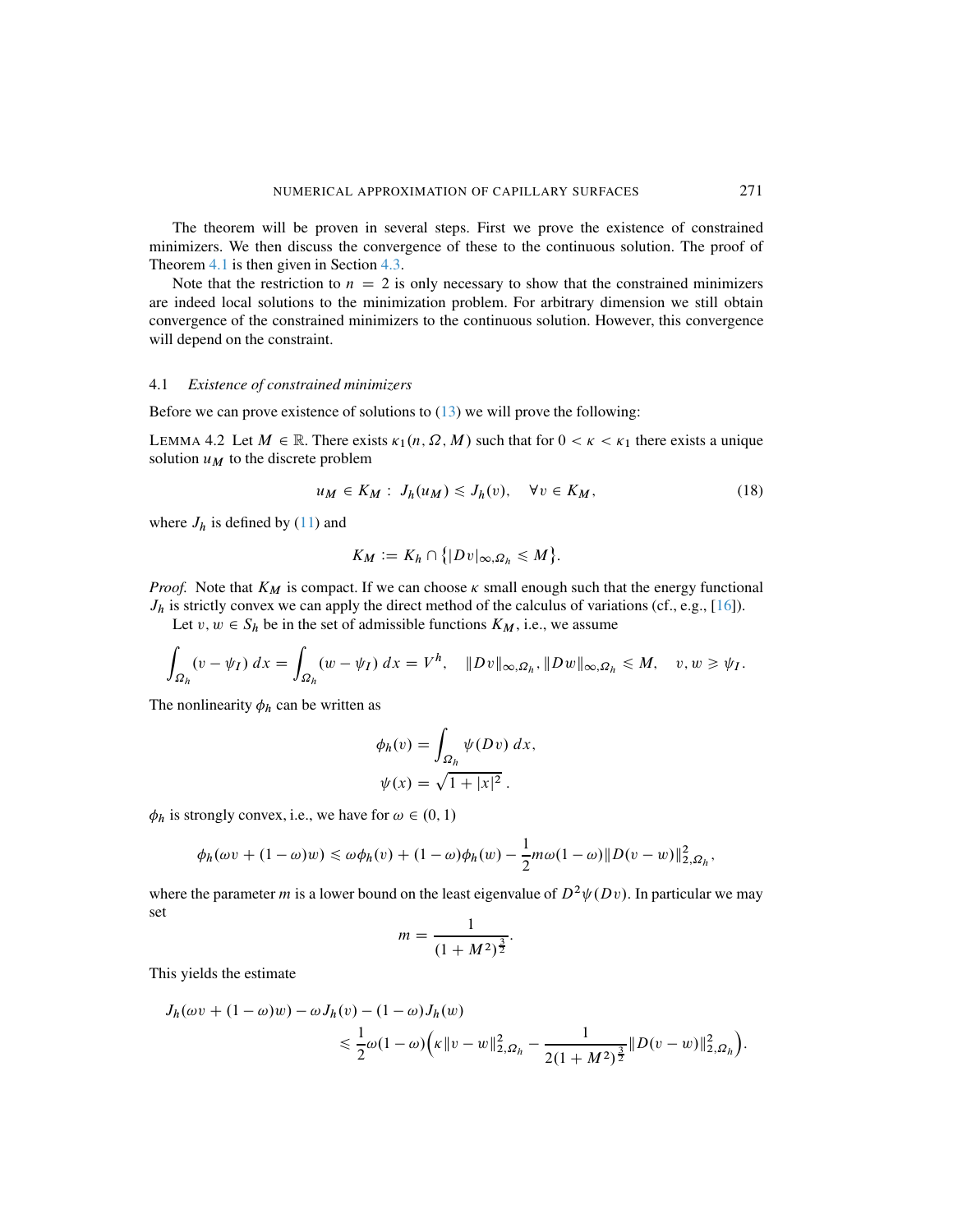Using Poincaré's inequality

<span id="page-9-0"></span>
$$
\left\|f - \frac{1}{|\Omega_h|} \int_{\Omega_h} f \, dx \right\|_{p,\Omega_h} \le C_6(p,n,\Omega) \, \|Df\|_{p,\Omega_h} \tag{19}
$$

for  $p = 2$  and  $f = v - w$ , we see that  $J_h$  is strictly convex if we choose

$$
\kappa < \kappa_1 := \frac{1}{2C_6^2(1 + M^2)^{\frac{3}{2}}}.\tag{20}
$$

For admissible functions  $v \in K_M$  the bound on the gradient combined with [\(19\)](#page-9-0) also implies

$$
||v||_{p,\Omega_h} \leq C_6 ||Dv||_{p,\Omega_h} + \frac{|V + \int_{\Omega} \psi \, dx|}{|\Omega_h|^{1 - \frac{1}{p}}} \leq C_6 |\Omega_h|^{\frac{1}{p}} \Big( M + \frac{|V + \int_{\Omega} \psi \, dx|}{|\Omega_h|} \Big)
$$

for any p.

Thus, the energy functional is bounded from below. Since we are considering the minimization on the compact set  $K_M$  this is enough to ensure the existence of a unique minimizer.  $\Box$ 

Note that the restriction of the function set to  $K_M$  is similar to the approach in [\[13\]](#page-17-4) where the existence of a solution was then obtained by a fixed point argument combined with a priori bounds.

#### 4.2 *Convergence*

In this section we will extend the convergence proof for capillary surfaces in positive gravitational fields as stated in Theorem [3.3](#page-6-3) and [\[19\]](#page-17-6) to the  $K_M$ -bounded solutions  $u_M$  (cf. Lemma [4.2\)](#page-8-0).

Throughout the section we will use the abbreviations

$$
W := \sqrt{1 + |Du|^2}
$$
, and  $W_M := \sqrt{1 + |Du_M|^2}$ .

We will need a priori bounds for  $u_M$ . However, we need to make sure that they do not depend on  $\kappa^{-1}$ . Following the approach of [\[19\]](#page-17-6) will not yield this independence. Instead, we impose the a priori bounds by force, i.e., we restrict the function set  $K_M$  further by setting

$$
V_M := K_M \cap \{|v\|_{2,\Omega_h} \leq \|u_I\|_{2,\Omega_h} + 1\} \cap \{|v\|_{1,1,\Omega_h} \leq \|u_I\|_{1,1,\Omega_h} + 1\}.
$$

Note that this will not influence the solvability result in Lemma [4.2](#page-8-0) since  $V_M$  is a closed convex subset of  $K_M$ .

The solution to the corresponding minimization problem, i.e., [\(18\)](#page-8-1) with  $K_M$  replaced by  $V_M$ , will again be denoted by  $u_M$ .

<span id="page-9-2"></span>THEOREM 4.3 Let  $M > ||Du_I||_{\infty, \Omega_h} + 1$  be large. Then there exists a  $\kappa_2(\Omega, M, u)$  such that for  $0 < \kappa < \min\{\kappa_1, \kappa_2\}$ 

<span id="page-9-1"></span>
$$
||u_M - u_I||_{1,2,\Omega_h} \le C \ h \ |W_M|_{\infty,\Omega_h}^{\frac{1}{2}} \le C \ h \ \sqrt{M} \tag{21}
$$

for all  $0 < h < h_0$ ,  $h_0$  sufficiently small, where  $u_M \in V_M$  is a solution to [\(18\)](#page-8-1) and  $u_I$  denotes the interpolation of the continuous solution. Furthermore, for  $n = 2$  we have

<span id="page-9-3"></span>
$$
|u_M|_{1,\infty,\Omega_h} \leq C.\tag{22}
$$

The constants denoted by C and  $h_0$  depend on V,  $\beta$ ,  $\Omega$ ,  $\psi$ , and the continuous solution u, but not on  $M$ ,  $\kappa$ , or  $h$ .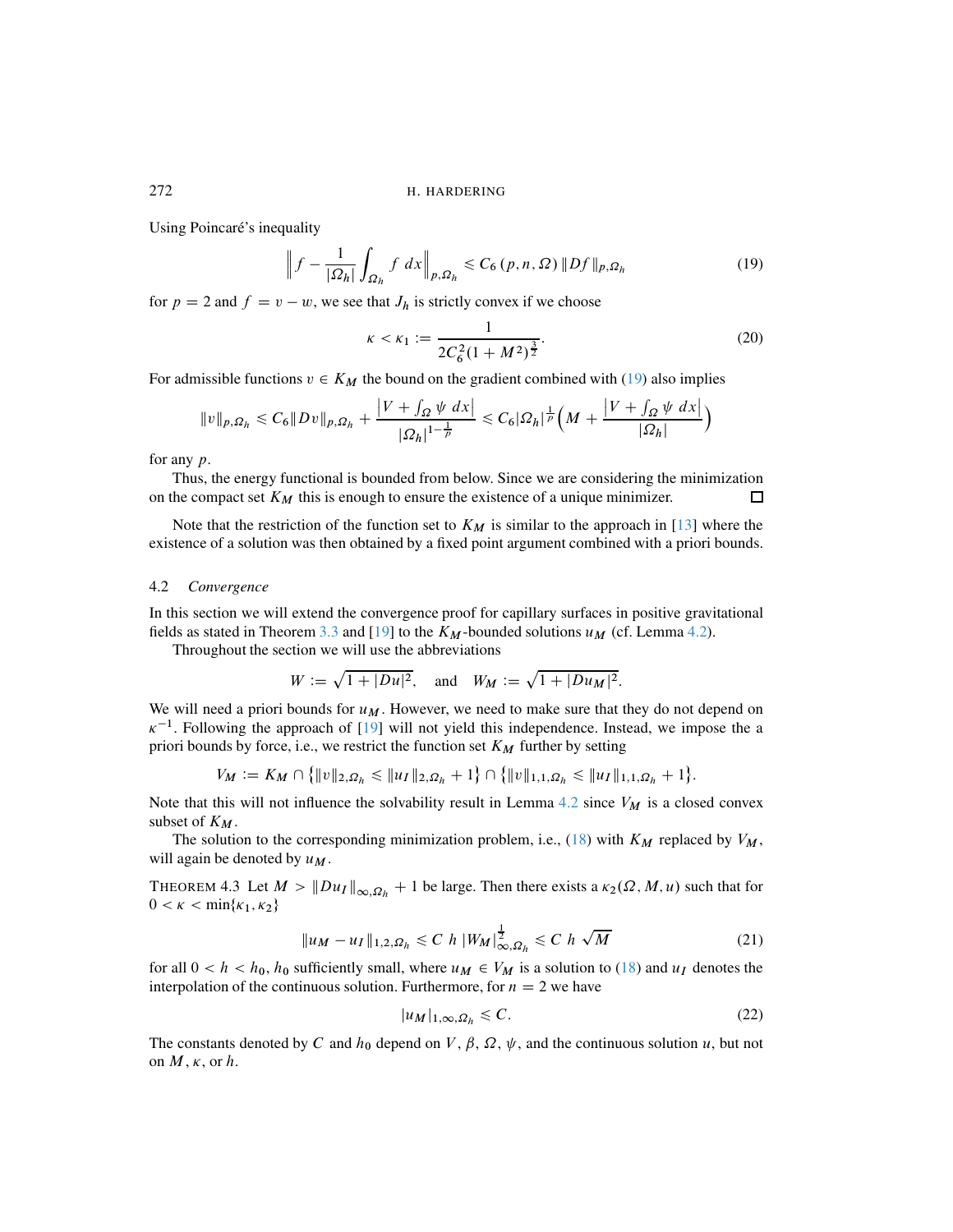*Proof.* We will proceed similarly to the proof of Theorem [3.3](#page-6-3) in [\[19\]](#page-17-6).

Set  $e_h := u_I - u_M$  and consider

$$
A^2 := \int_{\Omega_h} \frac{|D e_h|^2}{W_M} dx.
$$

Note that

$$
A^{2} = \int_{\Omega} \frac{De_{h} \cdot Du}{W} dx - \int_{\Omega_{h}} \frac{De_{h} \cdot Du_{M}}{W_{M}} dx
$$
  
+ 
$$
\int_{\Omega_{h}} \frac{De_{h} \cdot D(u_{I} - u)}{W_{M}} dx
$$
  
+ 
$$
\int_{\Omega_{h}} De_{h} \cdot Du \left(\frac{1}{W_{M}} - \frac{1}{W}\right) dx
$$
  
+ 
$$
\int_{\Omega_{h} - \Omega} \frac{De_{h} \cdot Du}{W} dx - \int_{\Omega - \Omega_{h}} \frac{De_{h} \cdot Du}{W} dx.
$$

We want to estimate all terms on the right hand side to obtain an inequality of the form  $A^2 \leq C h^2$ . To estimate the first two terms we will use the variational formulations of the continuous and the discrete problem. The main difference to [\[19\]](#page-17-6) is that instead of proving a priori estimates on the discrete solution we need to choose test functions fulfilling the additional bounds on the function set. This will lead to extra terms which will turn out to be of order  $h^2$  and thus do not alter the convergence result. For completeness we will also carry out the estimates for the remaining terms which can also be found, e.g., in  $[19]$  and  $[2]$ .

To bound the first term we insert the test function

$$
v := v_{\psi} + C_V(v_{\psi} - \psi)
$$

into the continuous variational inequality  $(8)$ , where

$$
v_{\psi} := u + u_M - u_I + C_{\psi} ,
$$
  
\n
$$
C_{\psi} := \|\psi_I - \psi\|_{\infty, \tilde{\Omega}} + \|u - u_I\|_{\infty, \tilde{\Omega}} ,
$$
  
\n
$$
C_V := \frac{\theta}{V - \theta} ,
$$
  
\n
$$
\theta := \int_{\Omega} u_I - u \, dx + \int_{\Omega_h - \Omega} u_M \, dx - \int_{\Omega - \Omega_h} u_M \, dx - C_{\psi} |\Omega| .
$$

 $C_{\psi}$  ensures that  $v_{\psi}$  lies above the obstacle.  $C_{V}$  enforces the continuous volume constraint. By Theorem [3.1](#page-5-0) and Lemma [3.4](#page-7-0) we may estimate  $|\theta| \leq C(n, u, \Omega)$   $h^2$  and thus  $|C_V| \leq$  $C(n, u, \Omega, V, \psi)$   $h^2 < 1$  for  $h_0$  small enough. Therefore v is an admissible test function for the continuous problem. The variational inequality [\(8\)](#page-3-1) then reads

$$
\int_{\Omega} \frac{De_h \cdot Du}{W} dx \leq \kappa a(u, e_h) + l(e_h)
$$
  
+  $C_V ||v_{\psi} - \psi||_{1,1,\Omega} - \kappa a(u, C_{\psi} + C_V(v_{\psi} - \psi)) - l(C_{\psi} + C_V(v_{\psi} - \psi)),$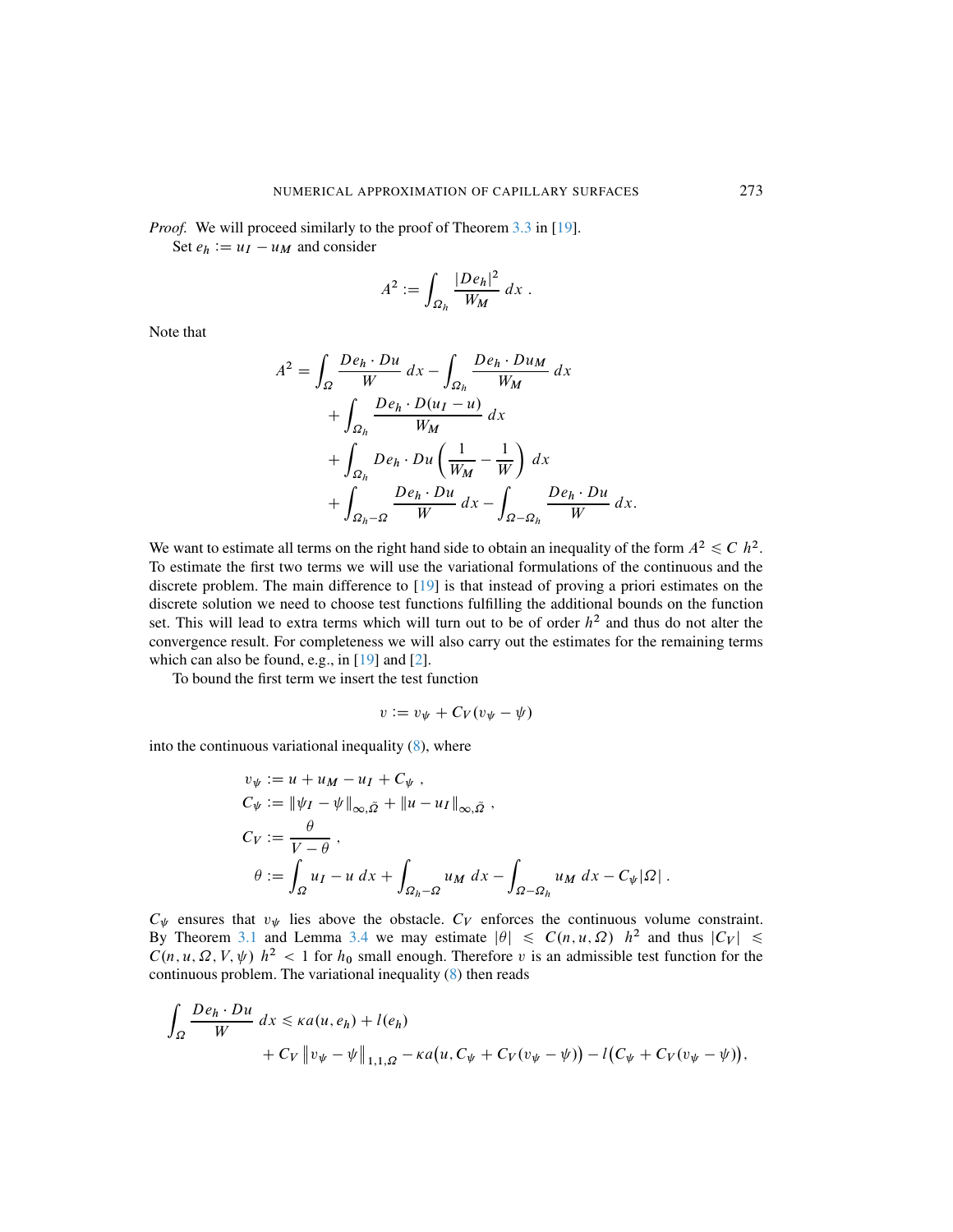where  $a(\cdot, \cdot)$  and  $l(\cdot)$  are the continuous analoga to  $a_h(\cdot, \cdot)$  and  $l_h(\cdot)$ . Furthermore

<span id="page-11-0"></span>
$$
||v_{\psi} - \psi||_{2,\Omega_h} \leq C,
$$
  

$$
||v_{\psi} - \psi||_{1,1,\Omega_h} \leq C
$$

with constants depending on u,  $\psi$ , and  $\Omega$ , since all parts of  $v_{\psi}$  fulfill these bounds. By Theorem [3.1](#page-5-0) we have  $C_{\psi} \leq C h^2$  since we assume  $\psi, u \in W^{2,\infty}$ .

The variational inequality then reads

$$
\int_{\Omega} \frac{Du \cdot De_h}{W} dx \leq \kappa a(u, e_h) + l(e_h) + C h^2 , \qquad (23)
$$

where the constant depends on V,  $\beta$ ,  $\Omega$ ,  $\psi$ , and u. For the second term we insert the test function

$$
v_h := u_I + C_{V^h}(u_I - \psi_I)
$$

into the discrete variational inequality  $(13)$ , where

$$
C_{V^h} := \frac{\theta_h}{V^h - \theta_h},
$$
  

$$
\theta_h := \int_{\Omega_h} u - u_I \, dx + \int_{\Omega - \Omega_h} u \, dx - \int_{\Omega_h - \Omega} u \, dx.
$$

Note that  $u_I$  does not violate the discrete obstacle constraint.  $C_V$  enforces compliance with the volume constraint. By Theorem [3.1](#page-5-0) and Lemma [3.4,](#page-7-0) we have  $|\theta_h| \leq C h^2$ . Thus choosing  $h_0$  small enough depending on  $n, u, \Omega, \psi$ , and V implies  $|C_{V^h}| \le C h^2 \le 1$ . Therefore  $v_h$  does not violate the obstacle constraint. Note furthermore that

$$
||u_I - \psi_I||_{p,q,\Omega_h} \leq C(u,\psi)
$$

for  $(p, q) \in \{(1, \infty), (1, 1), (0, 2)\}.$  Thus, in these Sobolev norms we can estimate

$$
||v_h||_{p,q,\Omega_h} \le ||u_I||_{p,q,\Omega_h} + C \; h^2 \le ||u_I||_{p,q,\Omega_h} + 1
$$

for  $h_0$  small enough. This implies  $v_h \in V_M$  for  $M > ||Du_I||_{\infty, \Omega_h} + 1$ . The variational inequality [\(13\)](#page-6-1) for  $v_h$  then reads

$$
-\int_{\Omega_h} \frac{Du_M \cdot De_h}{W_M} dx \leq -\kappa a_h(u_M, e_h) - l_h(e_h)
$$
  
+  $C_{V^h} \Big( \int_{\Omega_h} \frac{Du_M \cdot D(u_I - \psi_I)}{W_M} dx - \kappa a_h(u_M, u_I - \psi_I) - l_h(u_I - \psi_I) \Big),$ 

which implies

<span id="page-11-1"></span>
$$
-\int_{\Omega_h} \frac{Du_M \cdot De_h}{W_M} dx \leq -\kappa a_h(u_M, e_h) - l_h(e_h) + C h^2.
$$
 (24)

Adding  $(23)$  and  $(24)$ , we obtain

$$
\int_{\Omega} \frac{De_h \cdot Du}{W} dx - \int_{\Omega_h} \frac{De_h \cdot Du_M}{W_M} dx \le \kappa (a(u, e_h) - a_h(u_M, e_h)) + l(e_h) - l_h(e_h) + C h^2.
$$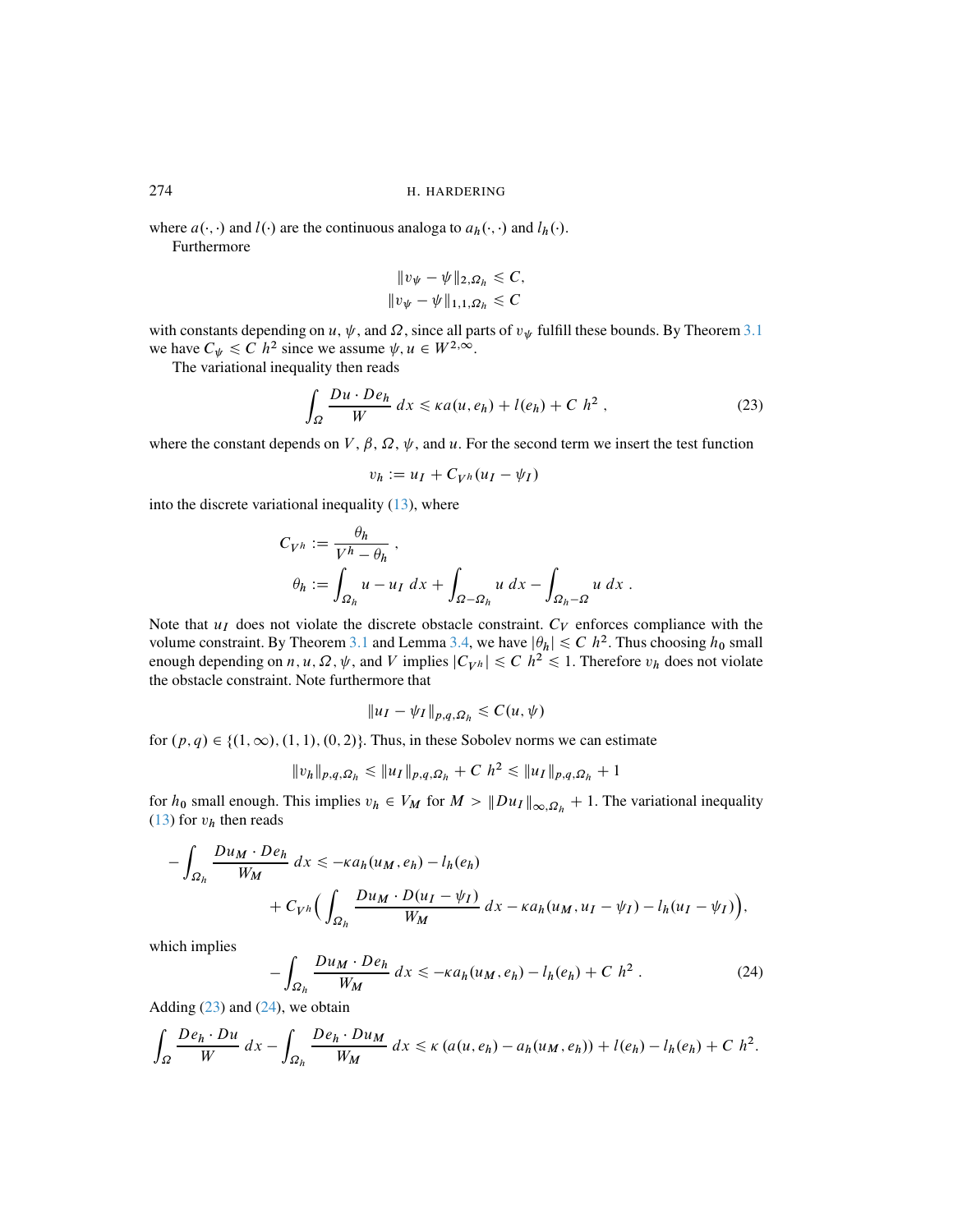To estimate the term  $\kappa (a(u, e_h) - a_h(u_M, e_h))$  note that

$$
a(u, e_h) - a_h(u_M, e_h) = a_h(e_h, e_h) + \int_{\Omega_h} (u - u_I) e_h \, dx + \int_{\Omega - \Omega_h} u e_h \, dx - \int_{\Omega_h - \Omega} u e_h \, dx
$$

can be approximated using Lemma [3.4](#page-7-0) and Theorem [3.1](#page-5-0) by

$$
a(u, e_h) - a_h(u_M, e_h) \le a_h(e_h, e_h) + C \; h^2 \|e_h\|_{2, \Omega_h} + C \; h^2 \|e_h\|_{1, 1, \Omega_h}.
$$

Lemma [3.5](#page-7-1) yields

<span id="page-12-0"></span>
$$
|l(e_h) - l_h(e_h)| \leq C_5 \, h \|e_h\|_{1,1,\Omega_h} \, .
$$

The first two terms of  $A^2$  can thus be estimated by

$$
\int_{\Omega} \frac{De_h \cdot Du}{W} dx - \int_{\Omega_h} \frac{De_h \cdot Du_M}{W_M} dx \leq \kappa a_h(e_h, e_h) + C h^2 \left(1 + \|e_h\|_{1,1,\Omega_h} + \|e_h\|_{2,\Omega_h}\right) + C h \|e_h\|_{1,1,\Omega_h}.
$$
 (25)

We now need to estimate the remaining terms of the decomposition of  $A<sup>2</sup>$ . The third term can be estimated using Hölder's inequality

$$
\left| \int_{\Omega_h} \frac{De_h \cdot D(u_I - u)}{W_M} dx \right| \leq \int_{\Omega_h} \frac{|De_h|}{\sqrt{W_M}} |D(u_I - u)| dx
$$
  

$$
\leq A |u_I - u|_{1,2,\Omega_h}.
$$

Using Theorem [3.1,](#page-5-0) we obtain

<span id="page-12-1"></span>
$$
\left| \int_{\Omega_h} \frac{De_h \cdot D(u_I - u)}{W_M} dx \right| \le C \ h \ A. \tag{26}
$$

To estimate the fourth term note that

$$
\left| \frac{1}{W_M} - \frac{1}{W} \right| = \left| \frac{W^2 - W_M^2}{W W_M (W + W_M)} \right|
$$

$$
= \left| \frac{D(u - u_M) \cdot D(u + u_M)}{W W_M (W + W_M)} \right|
$$

$$
\leq \frac{|D(u - u_M)|}{W W_M}.
$$

Hence, we can estimate using Hölder's inequality

$$
\left| \int_{\Omega_h} De_h \cdot Du \left( \frac{1}{W_M} - \frac{1}{W} \right) dx \right| \leq \int_{\Omega_h} \frac{|Du|}{W} \frac{|D(u - u_M)| |De_h|}{W_M} dx
$$
  
\n
$$
\leq \lambda \int_{\Omega_h} \frac{|De_h|^2 + |D(u - u_I)| |De_h|}{W_M} dx
$$
  
\n
$$
\leq \lambda \left( A^2 + A \left( \int_{\Omega_h} \frac{|D(u - u_I)|^2}{W_M} dx \right)^{\frac{1}{2}} \right)
$$
  
\n
$$
\leq \lambda A (A + |u - u_I|_{1,2,\Omega_h}),
$$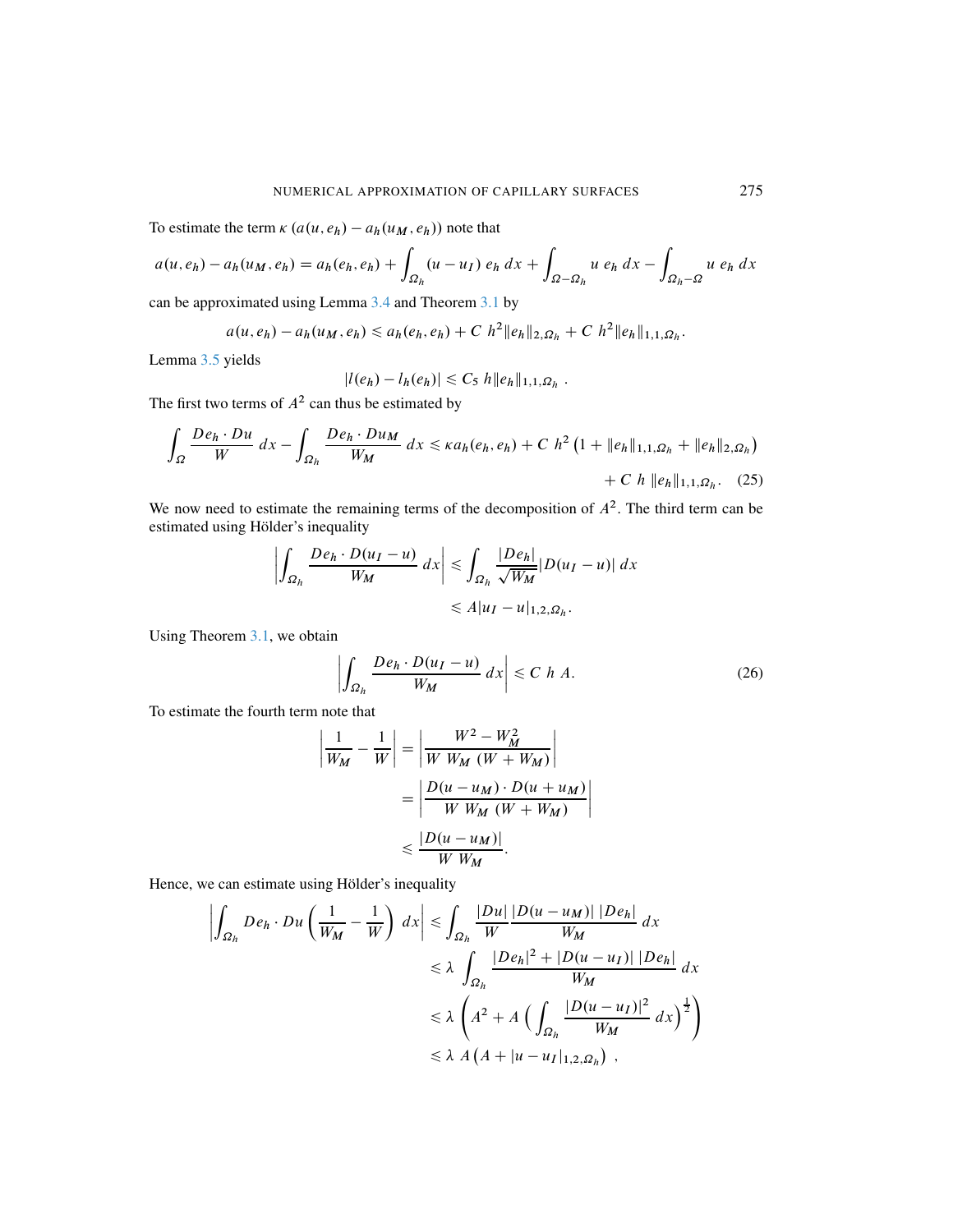where  $\lambda = \max_{\tilde{Q}} \frac{|D u|}{W} < 1$ . Taking Theorem [3.1](#page-5-0) into account we can furthermore estimate

<span id="page-13-1"></span><span id="page-13-0"></span>
$$
\left| \int_{\Omega_h} De_h \cdot Du \left( \frac{1}{W_M} - \frac{1}{W} \right) dx \right| \le \lambda A (A + C h). \tag{27}
$$

Using Lemma [3.5](#page-7-1) we can estimate the last terms of  $A^2$  by

$$
\int_{\Omega_h - \Omega} \frac{De_h \cdot Du}{W} dx - \int_{\Omega - \Omega_h} \frac{De_h \cdot Du}{W} dx \leq C h |e_h|_{1,1,\Omega_h}.
$$
 (28)

Combining [\(25\)](#page-12-0), [\(26\)](#page-12-1), [\(27\)](#page-13-0), and [\(28\)](#page-13-1) yields

$$
A^{2} - \kappa a_{h}(e_{h}, e_{h}) \le \lambda A^{2} + C(1 + \lambda)h A + C h^{2} (1 + ||e_{h}||_{1,1,\Omega_{h}} + ||e_{h}||_{2,\Omega_{h}}) + C h ||e_{h}||_{1,1,\Omega_{h}}.
$$
 (29)

 $u_M \in V_M$  implies that  $||e_h||_{1,1,\Omega_h}$  and  $||e_h||_{2,\Omega_h}$  are bounded by a constant independent of h. Using Young's inequality we thus obtain

$$
\frac{1-\lambda}{2}A^2 - \kappa a_h(e_h, e_h) \le C \; h^2 + C \; h \; \|e_h\|_{1,1,\Omega_h}.
$$
 (30)

Note that the assumption  $||Du_M||_{\infty, \Omega_h} \leq M$  implies

<span id="page-13-2"></span>
$$
||De_h||_{2,\Omega_h}^2 \le \sqrt{1+M^2}A^2.
$$

Using Poincaré's inequality  $(19)$  and the volume constraint we obtain

$$
\kappa a_h(e_h, e_h) \leq 2 \kappa \left( \left\| e_h - \frac{1}{|\Omega_h|} \int_{\Omega_h} e_h \, dx \right\|_2^2 + \left\| \frac{1}{|\Omega_h|} \int_{\Omega_h} e_h \, dx \right\|_2^2 \right)
$$
  
\n
$$
\leq 2 \kappa \left( C_6^2 \left\| D e_h \right\|_2^2 + C \, h^2 \right)
$$
  
\n
$$
\leq 2 \kappa \left( C_6^2 \sqrt{1 + M^2} A^2 + C \, h^2 \right)
$$
  
\n
$$
\leq \frac{1 - \lambda}{4} A^2 + 2 \kappa \, C \, h^2
$$

for  $\kappa$  small enough depending on  $M$ , i.e.,

<span id="page-13-3"></span>
$$
\kappa \le \kappa_2 := \frac{1 - \lambda}{8 C_6^2 \sqrt{1 + M^2}}.
$$
\n(31)

Inserting this into [\(30\)](#page-13-2) yields

$$
A^2 \leq C \; h^2 + C \; h \; \|e_h\|_{1,1,\Omega_h}.\tag{32}
$$

Note that by Poincaré's inequality and the volume constraint we may estimate

$$
||e_h||_{1,1,\Omega_h} \leq C |e_h|_{1,1,\Omega_h} + C h^2.
$$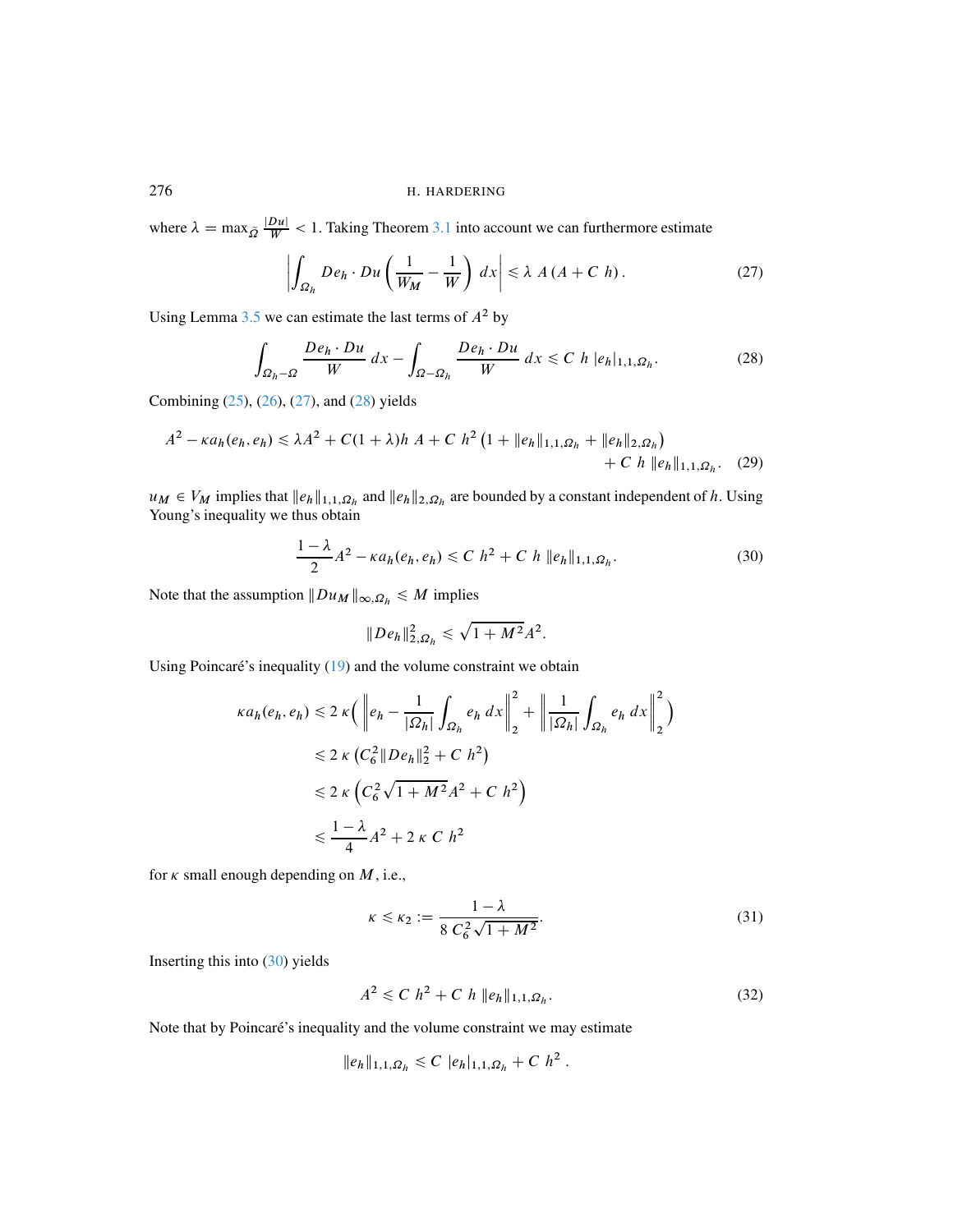Furthermore, by Hölder's inequality we have

$$
|e_h|_{1,1,\Omega_h} \le \left(\int_{\Omega_h} W_M \, dx\right)^{\frac{1}{2}} A \le \left(\|u_I\|_{1,1,\Omega_h} + 1 + |\Omega_h|\right)^{\frac{1}{2}} A.
$$

Using Young's inequality we obtain

$$
A^2 \leq C h^2.
$$

The desired estimate  $(21)$  than follows by

$$
|e_h|^2_{1,2,\Omega_h} \leq \sqrt{1+|Du_M|^2_{\infty,\Omega_h}} A^2
$$

and Poincaré's inequality.

For  $n = 2$  we will now use [\(30\)](#page-13-2) to show that  $|Du_M|_{\infty, \Omega_h}$  is bounded independent of M and h. For any triangle  $T_j$  Theorem [3.1](#page-5-0) and [\(32\)](#page-13-3) yield

$$
\int_{T_j} \frac{|Du_M|^2}{W_M} dx \le 2\Big(A^2 + \int_{T_j} \frac{|Du_I|^2}{W_M} dx\Big) \le C \ h^2 + C |u|_{1,\infty,\Omega}^2 |T_j| \, .
$$

Since  $Du_M$  is constant on each triangle  $T_j$  we obtain

$$
|Du_{M|T_j}|\leq \frac{|Du_{M|T_j}|^2}{\sqrt{1+|Du_{M|T_j}|^2}}+1\leq \frac{1}{|T_j|}\int_{T_j}\frac{|Du_M|^2}{W_M}\,dx+1\leq C\,\frac{h^2}{|T_j|}+C.
$$

For  $n = 2$  this implies due to the shape regularity of the triangulation

$$
|Du_M|_{\infty,\Omega_h}\leqslant C.
$$

#### <span id="page-14-0"></span>4.3 *Proof of Theorem* [4.1](#page-7-3)

We will now prove Theorem [4.1.](#page-7-3)

For  $M \in \mathbb{R}$  Lemma [4.2](#page-8-0) provides the existence of a unique solution  $u_M$  to [\(18\)](#page-8-1) in  $K_M$ . If we can choose  $\tilde{M} \in \mathbb{R}$  such that  $\|Du_{\tilde{M}}\| < \tilde{M}$ , then we can find an  $\epsilon > 0$  such that  $u_{\tilde{M}} + \epsilon = u_{\tilde{M}}$ , i.e.,  $u_{\tilde{M}}$  is a local minimizer of  $J_h$  in  $K_h$ , and hence a solution to the variational inequality [\(13\)](#page-6-1).

We will use Theorem [4.3](#page-9-2) to show the existence of such an  $\tilde{M}$ . By choosing  $\tilde{M}$  larger than the constant in [\(22\)](#page-9-3), we obtain

$$
|Du_{\tilde{M}}|_{\infty,\Omega} < M
$$

for the unique solution  $u_{\tilde{M}} \in V_{\tilde{M}}$ . Choosing  $h_0$  small enough [\(21\)](#page-9-1) provides

$$
||u_I - u_M||_{0,2,\Omega_h} \leq C \ h < 1,
$$
  

$$
||u_I - u_M||_{1,1,\Omega_h} \leq C \ h < 1.
$$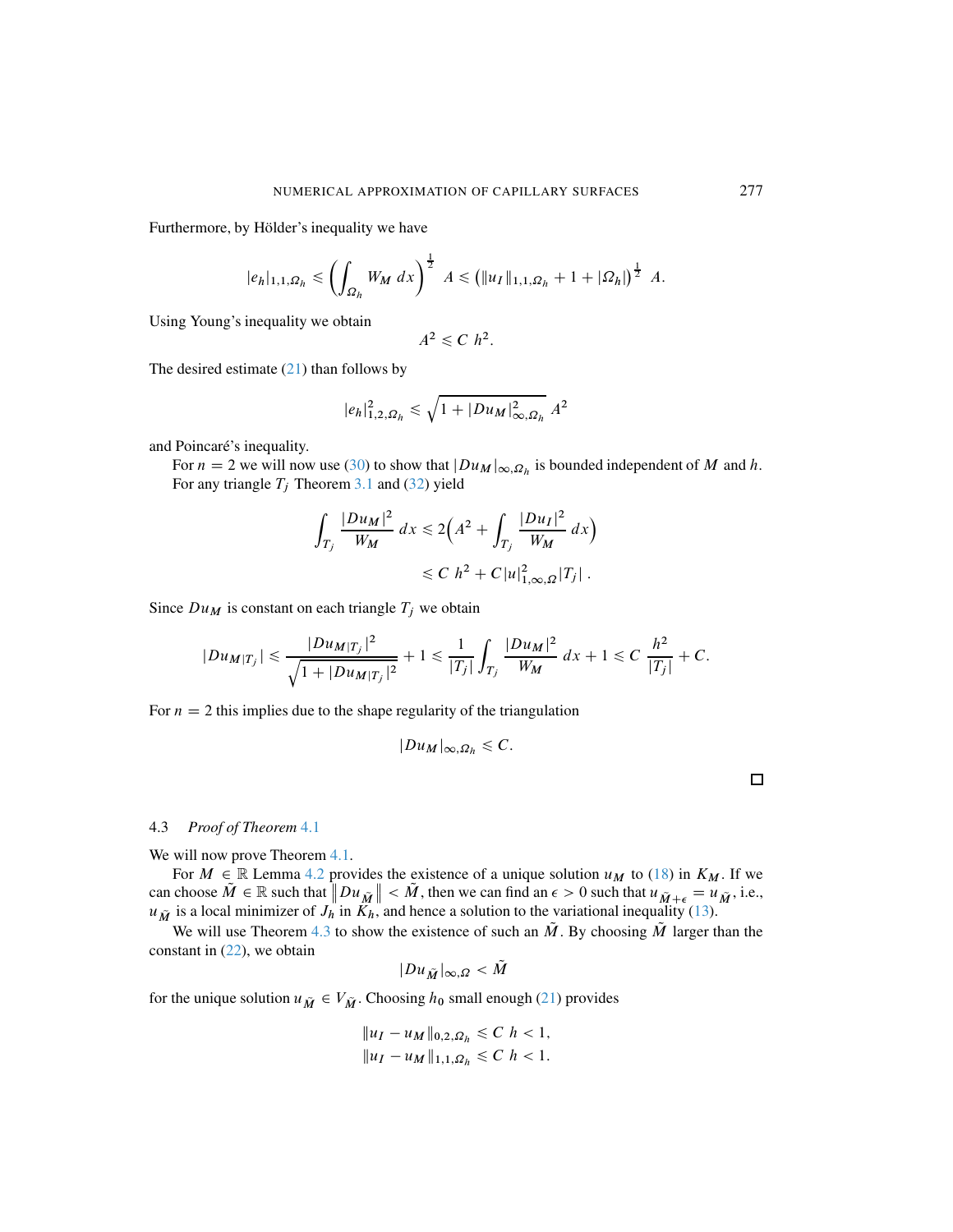Thus  $u_{\tilde{M}}$  indeed stays away from the bounds imposed by restricting to  $V_{\tilde{M}}$  and is a local minimizer of  $J_h$  in  $K_h$ . The convergence (17) follows directly from Theorem [4.3.](#page-9-2)

Note that although the constants in Theorem [4.3](#page-9-2) and hence  $h_0$  and  $\tilde{M}$  depend on the continuous solution u which itself depends on  $\kappa$ , this is not a circular argument, because we can assume that u is bounded by a constant for all  $\kappa$  smaller than some  $\kappa_0$  as proven in [\[13\]](#page-17-4). This concludes the proof for  $0 < \kappa < \min\{\kappa_0, \kappa_1, \kappa_2\}.$ 

#### 5. Numerical experiments

Our aim in this section is to numerically illustrate the convergence result stated in Theorem [4.1.](#page-7-3) To this end we used a truncated nonsmooth Newton multigrid (TNNMG-) method [\[12\]](#page-17-16) to solve the capillarity problem. The implementation was done in C++ using the Distributed and Unified Numerics Environment (DUNE) [\[1\]](#page-16-2).

The TNNMG-method consists of two half-steps, namely a nonlinear Gauss-Seidel step and a Newton correction. In the correction step a truncated approximate linearization is used and evaluated inexactly by a multigrid step. Numerical experiments usually display fast convergence due to the Newton step, which is suitably damped and projected in order to preserve the global convergence of the Gauss-Seidel method.

In [\[11\]](#page-17-17) the TNNMG-method is introduced for quadratic obstacle problems. Its convergence is proven for a class of convex problems with nonlinearities which are smooth like the minimal surface term, decouple in the one-dimensional Euclidean directions like obstacles, or are a combination of these two types in [\[9\]](#page-17-18) and [\[10\]](#page-17-19). In our case, the negative  $-\kappa$  introduces a nonconvexity which is not covered by this theory. A generalization to problems where convexity holds only locally should be possible but is not the focus of this work.

We consider the discrete capillarity problem [\(13\)](#page-6-1) for mesh sizes  $h_k = \sqrt{2} 2^{-(k+1)}$  for  $k =$  $0, \ldots, 8$  on a disc of diameter 1 with the parameters  $-\kappa = -0.1, \beta = -0.8$ , a prescribed volume  $V = \pi$ , and a constant obstacle at height 0. A reference solution  $u_f$  was computed with a mesh size of  $h = \sqrt{2} 2^{-10}$ . The graph of  $u_f$  can be observed in Figure [2.](#page-15-0)

The convergence result Theorem [4.1](#page-7-3) essentially bounds the approximation error in the  $W^{1,2}(\Omega_h)$ -seminorm, and the full norm estimate comes from Poincaré's inequality. Since we want to observe the order of convergence we will monitor the errors  $|u_h - u_f|_{0,2,\Omega_h}$  and  $|u_h - u_f|_{1,2,\Omega_h}$ as functions of the mesh size parameter h.

The expected linear decay of the error in the  $W^{1,2}$ -seminorm can be observed in Figure [3.](#page-16-3) For the approximation error in the  $L^2$ -norm we observe quadratic decay. This corresponds to the well-known convergence behavior of minimal surfaces [\[21\]](#page-17-7).

An essential ingredient in the proof of Theorem [4.1](#page-7-3) is the  $\kappa$ -independence of the error. We tested this by repeating the above test for varying  $\kappa$ . The reference solution was computed with



<span id="page-15-0"></span>FIG. 2. Discrete capillary surface for  $-\kappa = -0.1$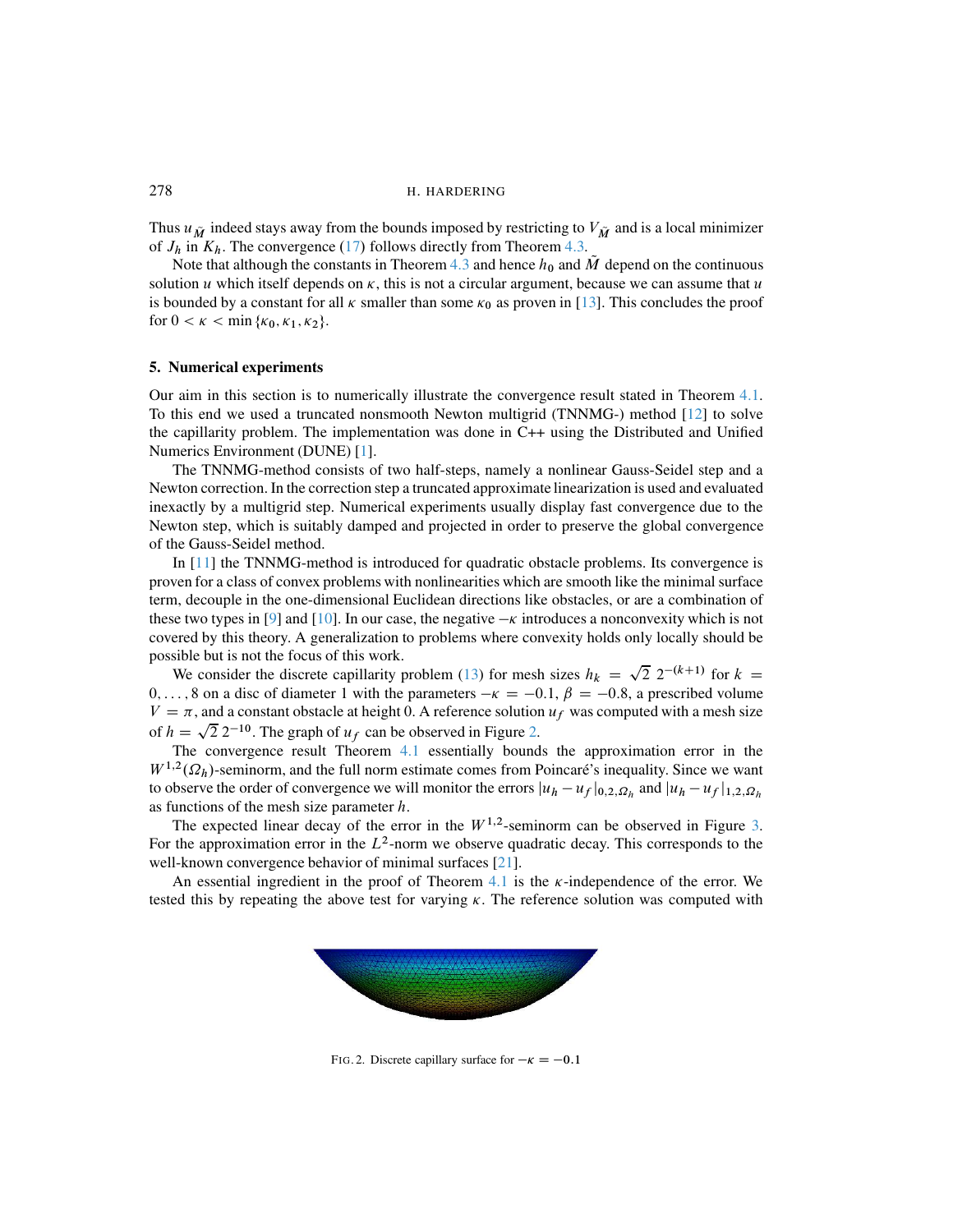

FIG. 3. Doubly logarithmic plot of the  $W^{1,2}$ -error over the mesh size h for  $-\kappa = -0.1$ 

<span id="page-16-3"></span>

<span id="page-16-4"></span>FIG. 4. Doubly logarithmic plot of the error in the  $W^{1,2}$ -seminorm over the mesh size h for varying  $\kappa$ 

 $h = \sqrt{2} 2^{-8}$  and  $h_k$  is as above with  $k = 0, \ldots, 6$ . In the numerical results the discretization error indeed does not appear to depend on  $\kappa$  as can be observed in Figure [4.](#page-16-4)

#### **REFERENCES**

- <span id="page-16-2"></span>1. BASTIAN, P., BLATT, M., DEDNER, A., ENGWER, C., KLÖFKORN, R., KORNHUBER, R., OHLBERGER, M., & SANDER, O. A generic grid interface for parallel and adaptive scientific computing. Part II: Implementation and tests in DUNE. *Computing* 82 (2008), 121–138. [Zbl1151.65088](Zbl 1151.65088) [MR2421580](MR 2421580)
- <span id="page-16-0"></span>2. CIARLET, P. *The Finite Element Method for Elliptic Problems*. North-Holland, 1978. [Zbl0383.65058](Zbl 0383.65058) [MR0520174](MR 0520174)
- <span id="page-16-1"></span>3. DZIUK, G. Finite elements for the Beltrami operator on arbitrary surfaces. In *Partial Differential Equations and Calculus of Variations. Lecture Notes in Mathematics*, S. Hildebrandt and R. Leis, Eds., vol. 1357. Springer, 1988, 142–155. [Zbl0663.65114](Zbl 0663.65114) [MR0976234](MR 0976234)